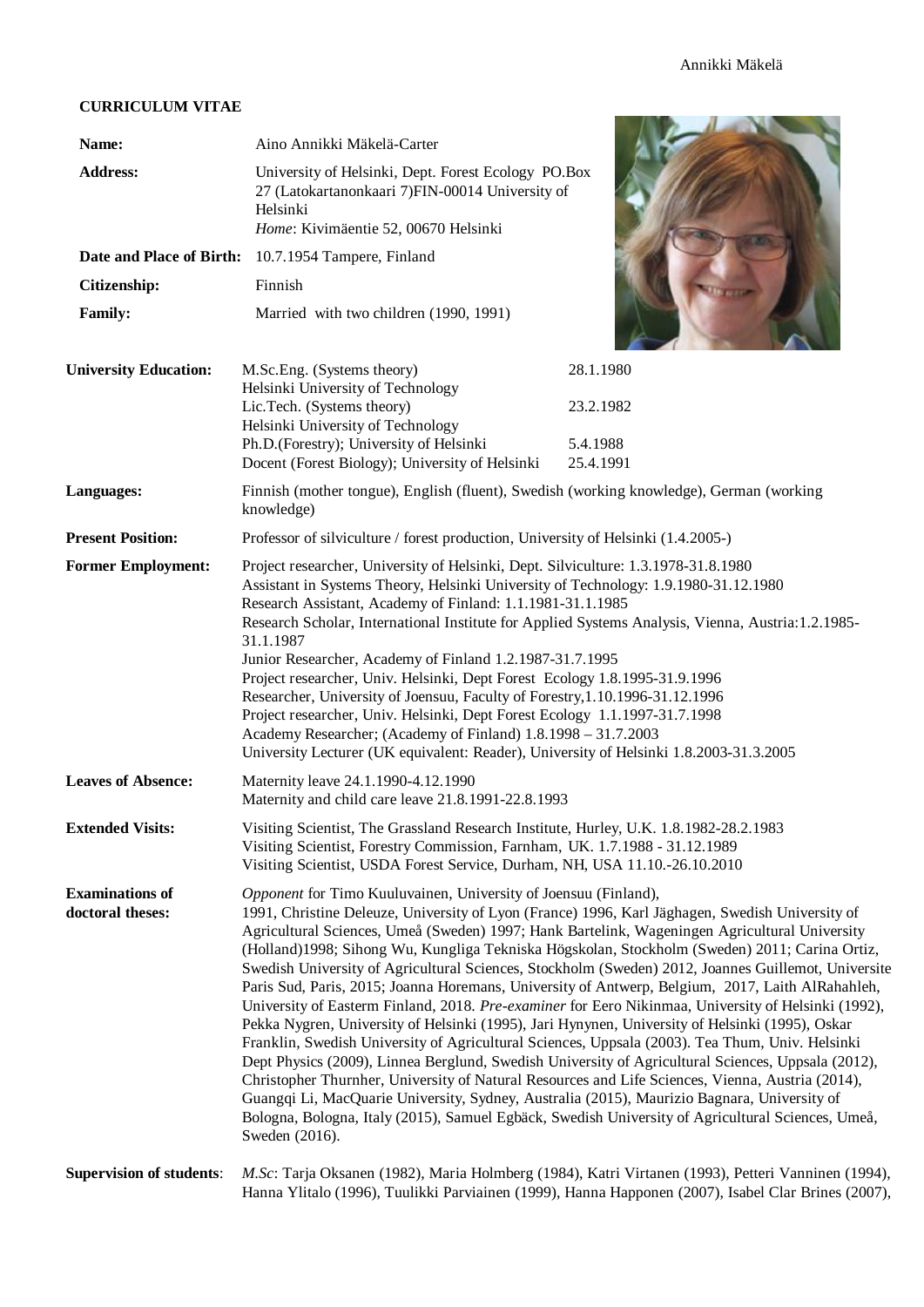## Annikki Mäkelä

| Janne Yrjönen (2008), Marko Lehtosalo (2008), Henna Järvinen (2008), Sini Miettinen (2008), Laura<br>Kärki (2008), Aija Perälä (2008), Pauliina Schiestl-Aalto (2009), Leila Grönlund (2011), Jussi<br>Saarinen (2012). Ph.D: Petteri Vanninen (2003), Aleksi Lehtonen (2005), Anu Kantola (2008),<br>Tianjian Cao (2010), Sanna Härkönen (2012), Pauliina Schiestl-Aalto (2017). Several co-supervised<br>students in addition. |  |  |  |  |
|----------------------------------------------------------------------------------------------------------------------------------------------------------------------------------------------------------------------------------------------------------------------------------------------------------------------------------------------------------------------------------------------------------------------------------|--|--|--|--|
| Chair of IUFRO Working Party 4.01.09 "Process-based models for predicting forest growth and timber                                                                                                                                                                                                                                                                                                                               |  |  |  |  |
| quality" 1995-2005<br>Member of the editors' board of Tree Physiology (2006-)                                                                                                                                                                                                                                                                                                                                                    |  |  |  |  |
| Member of the reviewers' board of Annals of Forest Science                                                                                                                                                                                                                                                                                                                                                                       |  |  |  |  |
| Member of the reviewers' board of Forest Ecology and Management                                                                                                                                                                                                                                                                                                                                                                  |  |  |  |  |
| Member of the editorial board of Scandinavian Journal of Forest Research (2001-2004)                                                                                                                                                                                                                                                                                                                                             |  |  |  |  |
| Editor-in-Chief (Terrestrial Ecology) of Boreal Environment Research (1999-2002)                                                                                                                                                                                                                                                                                                                                                 |  |  |  |  |
| Guest editor of Tree Physiology, special issue on Process-Based Models for Forest Management (nr 5-<br>6, vol 20, 2000)                                                                                                                                                                                                                                                                                                          |  |  |  |  |
| Guest editor of Tree Physiology, special issue on Modeling Forest Production (nr 7, vol 25, 2005)                                                                                                                                                                                                                                                                                                                                |  |  |  |  |
| Member of the governing board of the Finnish Society of Forest Science (2002-2005)                                                                                                                                                                                                                                                                                                                                               |  |  |  |  |
| Member of the Finnish Academy of Science and Letters (2004-)                                                                                                                                                                                                                                                                                                                                                                     |  |  |  |  |
| Guest editor of Tree Physiology, special issue on Wood Structure in Ecophysiology (nr 8, vol 34, 2014)                                                                                                                                                                                                                                                                                                                           |  |  |  |  |
| Member of University Collegium 2010-2013                                                                                                                                                                                                                                                                                                                                                                                         |  |  |  |  |
| Member of the steering group of the Department of Forest Ecology (1998-2000, 2005-2009, 2014-)                                                                                                                                                                                                                                                                                                                                   |  |  |  |  |
| Vice-head of Department 2007-March 2009                                                                                                                                                                                                                                                                                                                                                                                          |  |  |  |  |
| Head of Department April 2009-December 2009<br>Member of the strategic planning committee of the Faculty of Agric.&For. 2007-2009                                                                                                                                                                                                                                                                                                |  |  |  |  |
| Vice-member of the smaller faculty council (suppea tdk-neuvosto) 2007-March 2009                                                                                                                                                                                                                                                                                                                                                 |  |  |  |  |
| Member of the smaller faculty council (suppea tdk-neuvosto) April-December 2009                                                                                                                                                                                                                                                                                                                                                  |  |  |  |  |
| Member of the nominations board for the professorships on horticulture (2005) and forest pathology<br>(2006)                                                                                                                                                                                                                                                                                                                     |  |  |  |  |
| Chair of the nominations board for the professorships on tropical silviculture (2009) and forest soil<br>science $(2009)$                                                                                                                                                                                                                                                                                                        |  |  |  |  |
| Chair of the steering group for Värriö research station (2005-2009)                                                                                                                                                                                                                                                                                                                                                              |  |  |  |  |
| Chair of the doctoral programme AGFOREE (2014-2018)                                                                                                                                                                                                                                                                                                                                                                              |  |  |  |  |
| Co-vice-head of department responsible for research (2014-2018)<br>Member of the research and post-graduate studies committee of the Faculty of Agric. & For. 2014-2018                                                                                                                                                                                                                                                          |  |  |  |  |
| Member of the nominations board for the professorships of Air quality – weather – climate interactions<br>(2018)                                                                                                                                                                                                                                                                                                                 |  |  |  |  |
| Member of advisory board for Metla research programme Forests and water, 1.1.2013-31.12.2017                                                                                                                                                                                                                                                                                                                                     |  |  |  |  |
| Chair of the external evaluation board of the MIL research programme of the Finnish Forest Research                                                                                                                                                                                                                                                                                                                              |  |  |  |  |
| Institute (Climate change impacts on forests) (2010)                                                                                                                                                                                                                                                                                                                                                                             |  |  |  |  |
| External evaluator for the professorship in Silviculture, Faculty of Forestry, Swedish University of                                                                                                                                                                                                                                                                                                                             |  |  |  |  |
| Agricultural Sciences (2009)<br>Member of Panel 8 (Forest Management and Products) in the external Quality and Impact Assessment                                                                                                                                                                                                                                                                                                 |  |  |  |  |
| of the Swedish University of Agricultural Sciences (2009)                                                                                                                                                                                                                                                                                                                                                                        |  |  |  |  |
| Member of the Appointments board concerning the professorship in Forest Production, Faculty of                                                                                                                                                                                                                                                                                                                                   |  |  |  |  |
| Forestry, Swedish University of Agricultural Sciences (1999)<br>Member of the evaluators board of the Academy of Finland                                                                                                                                                                                                                                                                                                         |  |  |  |  |
| Assessment of applications to NERC (Great Britain)                                                                                                                                                                                                                                                                                                                                                                               |  |  |  |  |
| Member of the Management Committee and steering committee of COST Action FP0603 2008-2011,                                                                                                                                                                                                                                                                                                                                       |  |  |  |  |
| Work Package leader<br>Member of the Management Committee of COST Action FP0763 2008-2011                                                                                                                                                                                                                                                                                                                                        |  |  |  |  |
| Member of the Management Committee of COST Action FP1106 2012-2015                                                                                                                                                                                                                                                                                                                                                               |  |  |  |  |
| Member of the Management Committee and steering committee of COST Action FP1304 2014-2017,<br>Work Package leader                                                                                                                                                                                                                                                                                                                |  |  |  |  |
| External evaluator for Professor/Associate Professor in forest ecology at Norwegian University of Life<br>Sciences (2018)                                                                                                                                                                                                                                                                                                        |  |  |  |  |
| External evaluator for promotion to professor, (1) Swedish University of Agricultural Sciences and (2)<br>University of Gothenburg (2018)                                                                                                                                                                                                                                                                                        |  |  |  |  |
|                                                                                                                                                                                                                                                                                                                                                                                                                                  |  |  |  |  |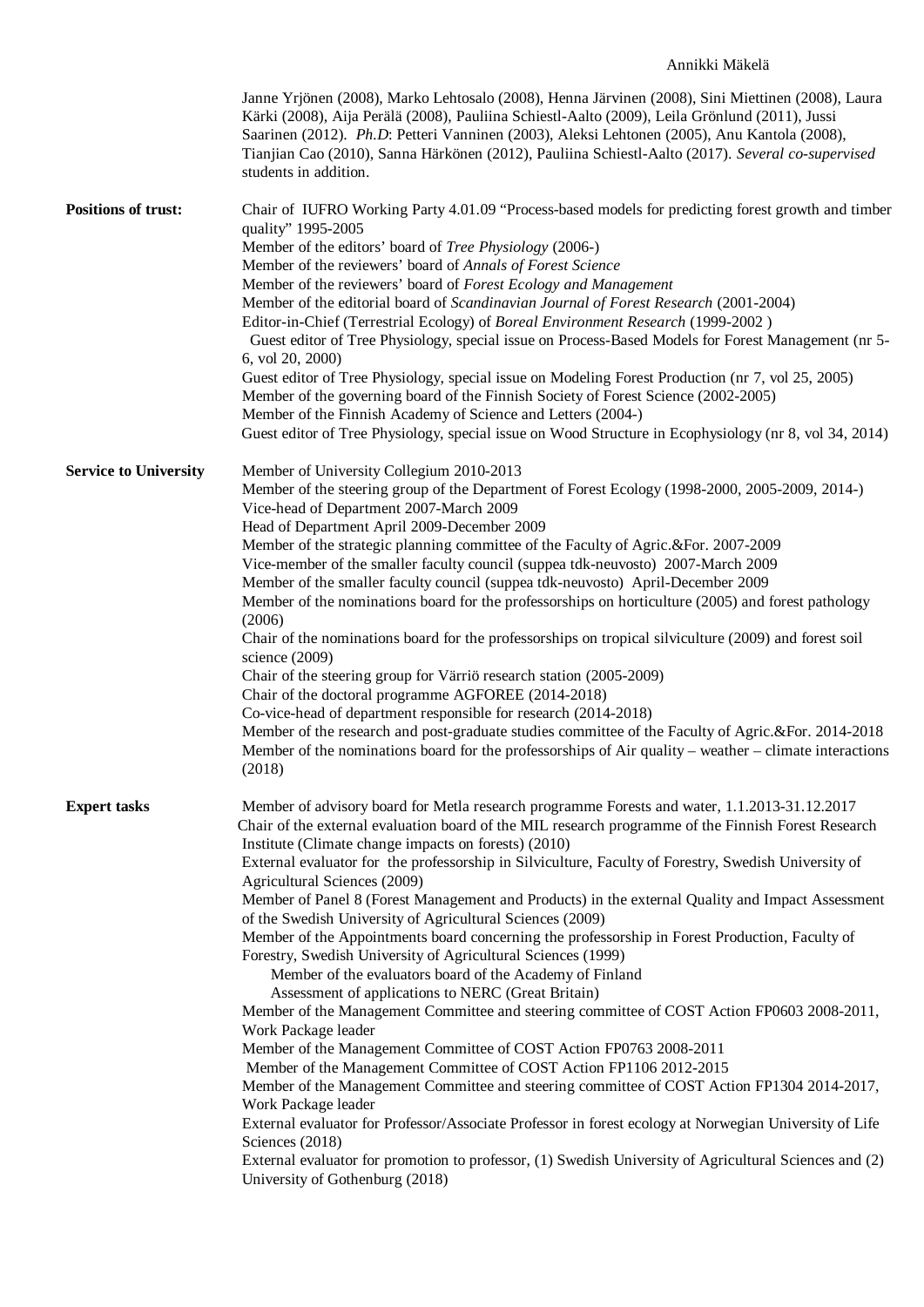## Annikki Mäkelä

|                                     | Acted as Referee of scientific journals (e.g. Tree Physiology, Ecological Modelling, Forest Science,<br>Forest Ecology and Management, Annals of Botany, Ecology, Annals of Forest Science, Scandinavian<br>Journal of Forest Research, Silva Fennica, Plant Cell and Environment, Global Change Biology,<br>Journal of Theoretical Biology, New Phytologist)                                                                                                        |  |  |  |  |
|-------------------------------------|----------------------------------------------------------------------------------------------------------------------------------------------------------------------------------------------------------------------------------------------------------------------------------------------------------------------------------------------------------------------------------------------------------------------------------------------------------------------|--|--|--|--|
| Organisation<br>of conferences      | Member of scientific evaluation board: Second workshop on "Connection between<br>silviculture and wood quality through modelling approaches and simulation softwares", South Africa,<br>August 26-31 1996. IUFRO WP S5.01-04                                                                                                                                                                                                                                         |  |  |  |  |
|                                     | Member of scientific evaluation board: Third workshop on "Connection between silviculture and wood<br>quality through modelling approaches and simulation softwares", France, September 5-12 1999.<br><b>IUFRO WP S5.01-04</b>                                                                                                                                                                                                                                       |  |  |  |  |
|                                     | Member of scientific evaluation board: Fourth workshop on "Connection between forest resources and<br>wood quality: modelling approaches and simulation softwares", Canada, September 8-15 2002. IUFRO<br>WP S5.01-04                                                                                                                                                                                                                                                |  |  |  |  |
|                                     | Member of organising committee: Helsinki workshop on functional-structural tree models (Special<br>issue of Silva Fennica 31(3) 1997) Finland 12-13 September 1996.<br>Head of organising committee: Process-Based Models for Forest Management. IUFRO WP 4.0.09.<br>Saariselkä, Finland. August 30-September 1998 (Special issue of Tree Physiology 20(5/6) 2000)<br>Member of organising committee: Challenges and limitations of the optimality approach in plant |  |  |  |  |
|                                     | ecology. Hyytiälä 9-12.4.2000.                                                                                                                                                                                                                                                                                                                                                                                                                                       |  |  |  |  |
|                                     | Co-chair of organising committee: Modeling Forest Production: Data needs and sources. IUFRO WP<br>4.0.09. Vienna, Austria. April 19-22 2004 (http://www.boku.ac.at/formod)                                                                                                                                                                                                                                                                                           |  |  |  |  |
|                                     | Member of organising committee: Forest Growth and Timber Quality: Crown Models and Simulation<br>Methods for Sustainable Forest Management IUFRO WP 4.0.09 7-10 August 2007 Portland, Oregon,<br>USA.                                                                                                                                                                                                                                                                |  |  |  |  |
|                                     | Co-chair of organising committee: Challenges of physiology-based tree and forest modelling. 27-29<br>November 2007. Biarritz, France.                                                                                                                                                                                                                                                                                                                                |  |  |  |  |
|                                     | Member of organising committee: COST action FP0603 final meeting. Bordeaux, France, 1-2 March<br>2012                                                                                                                                                                                                                                                                                                                                                                |  |  |  |  |
|                                     | Member of scientific evaluation board: New Frontiers in Forecasting forests. Stellenbosch, South<br>Africa September 25-28 2018                                                                                                                                                                                                                                                                                                                                      |  |  |  |  |
| <b>Received research</b><br>funding | 1981-1985: Systems analysis of forest stand development. A small project to go with the<br>position of Research Assistant with the Academy of Finland                                                                                                                                                                                                                                                                                                                |  |  |  |  |
|                                     | 1987-1989, 1992-1995: Systems analysis of forest stand development A small project to go with the<br>position of Junior Researcher with the Academy of Finland                                                                                                                                                                                                                                                                                                       |  |  |  |  |
|                                     | 1998-2001 A process-based model of wood quality development (1Mmk) The Academy of Finland,<br>Wood Wisdom programme                                                                                                                                                                                                                                                                                                                                                  |  |  |  |  |
|                                     | 1998 Visit of Joe Landsberg to Finland for 3 months (40 000 mk)                                                                                                                                                                                                                                                                                                                                                                                                      |  |  |  |  |
|                                     | 1998-2000 Effect of versatile forest management on stand establishment (Young stand simulator).<br>Ministry of Forests and Agriculture (260 000 mk)                                                                                                                                                                                                                                                                                                                  |  |  |  |  |
|                                     | 2000-2003 Structural dynamics in a hierarchical system: mathematical and computational methods for<br>forest growth models (2.2 Mmk) Project includes groups at University of Helsinki (Mäkelä), Metla<br>(Risto Sievänen) and Helsinki University of Technology (Olavi Nevanlinna). The Academy of<br>Finland, MaDaMe programme                                                                                                                                     |  |  |  |  |
|                                     | 2001-2003 together with Anu Kantola, a grant for Kantola's PhD study on wood quality modelling in<br>Picea abies (Foundation for Research of Natural Resources in Finland)                                                                                                                                                                                                                                                                                           |  |  |  |  |
|                                     | 2003-2005 Optimization of the quantity and quality of wood raw material in forest management and<br>industrial processes. Coordinator of consortium including 6 projects. Total funding 400 000 $\epsilon$ . Jubilee<br>grant by the Foundation for Research of Natural Resources in Finland.                                                                                                                                                                        |  |  |  |  |
|                                     | 2004-2007 Mechanistic explanation of regional variation in forest productivity and growth<br>(MereGrowth) 285 900 € Project leader, with INRA Bordeaux, France. The Academy of Finland.                                                                                                                                                                                                                                                                              |  |  |  |  |
|                                     | 2004-2007. Prediction of the regional variation of forest productivity using process-based models. Post-<br>doctoral funding for Dr Remko Duursma. The Academy of Finland.                                                                                                                                                                                                                                                                                           |  |  |  |  |
|                                     |                                                                                                                                                                                                                                                                                                                                                                                                                                                                      |  |  |  |  |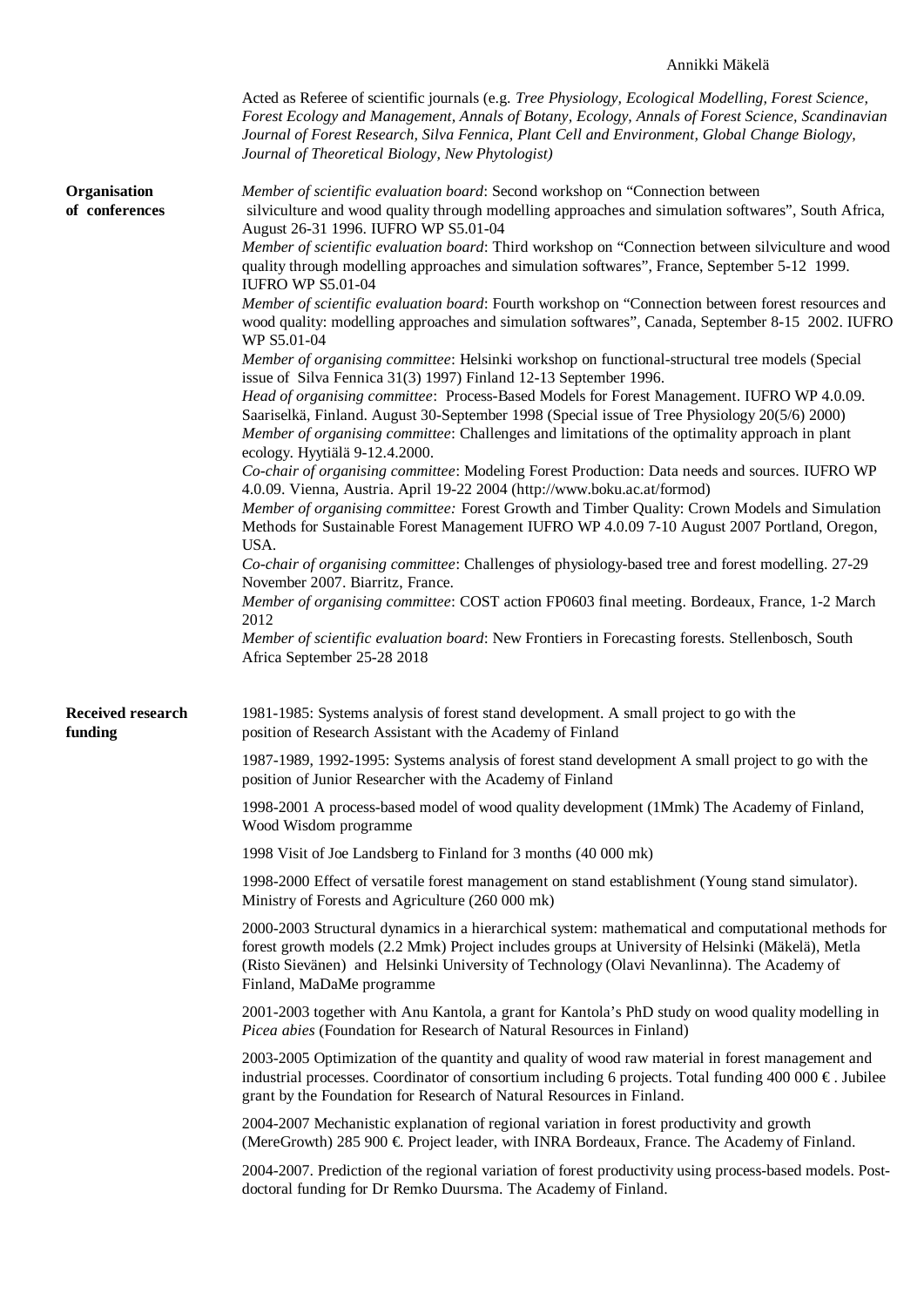2004-2007. Subproject leader in the consortium Multi-sectorial data base, model system and case studies, supporting innovative use of wood and fibers. Finnish Swedish consortium under the research programme on Wood Material Science and Engineering.  $100000 \in$  Tekes.

2006-2007 What do provenance experiments tell about adaptation to climate change? A grant for supervising a Master's thesis. 6 000  $\in$  Ministry of Forests and Agriculture

2006 – 2008 Forest management in a changing climate. Development of a general model system and application to Scots pine stands. 12 500  $\in$  Ministry of Forests and Agriculture

2007-2009 Cambial growth in Scots pine and Norway spruce during a growing season. 180 000  $\in$  The Academy of Finland.

2008-2010. Impact of the environment on wood formation (WOVEN). 96 000  $\in$  The Academy of Finland (WoodWisdom-ERA-NET programme).

2009-2011. Carbon balance in northern latitudes: Novel assessment methods applying combined ground-based and earth observation data (CARB-BAL). Member of a consortium of 5 partners. 157 000 € The Academy of Finland.

2010-2011. Ecological modelling of uneven-aged mixed stands. Senior researcher's grant for one year to cover my own salary and travel. The Academy of Finland.

2011-2014. Climforisk. PI in EU-funded Life+ consortium. 100 000  $\in$ 

2011-2012. Carbon balance of uneven spruce stands. A grant for PhD work. 26 000  $\in$  Nessling foundation.

2012-2015. FORest management strategies to enhance the MITigation potential of European forests (FORMIT). PI in EU-funded consortium. 307 760  $\in$ 

2013-2016. Enabling intelligent GMES services for carbon and water balance modelling of northern forest ecosystems (North State). PI in EU-funded consortium. 157 880 €.

2013-2017. Climate change indicators and vulnerability of boreal zone applying innovative observation and modeling techniques (MONIMET). PI, EU-funded Life+ consortium. 267 000  $\in$ 

2015-2017. Potential of continuous cover forestry for climate change mitigation, wood production and biodiversity protection.  $410\,000 \in \text{PI}$  and consortium leader in project funded by HENVI (Helsinki University Environment Unit).

2015-2020: Physiological Branch-Points with Ecosystem Consequences: Isotopic Coupling of Carbon and Water in Boreal Forests. PI in consortium funded by the Wallenberg foundation, Sweden and led by SLU Umeå: 303000 €.

2018-2020 Integrated Biodiversity Conservation and Carbon Sequestration in the Changing Environment (IBC-CARBON). PI in consortium funded by the Finnish Strategic Council of Research. 600000 €

2019- 2021 Forest Carbon Flux and Forest Mapping Service. PI in innovation project funded by EU Horizon 2020. 169000 €

**Honours and awards** Member of the Finnish Academy of Science and Letters (2004-) The bronze A.K. Cajander medal from The Finnish Society of Forest Sciences (2009) The IUFRO Scientific Achievement Award (2014) 1<sup>st</sup> class medal of the Order of the Finnish White Rose (2015)

#### **Invited plenary and keynote presentations**

Mäkelä, A. Modelling tree and stand growth: towards a hierarchical treatment of multi-scale processes. *Plenary* presentation in Forest Modelling for Ecosystem Management, Forest Certification, and sustainable Management Conference. Vancouver, Canada. 2001.

Mäkelä A. Eco-physiological models for forest management: How far do we get with the carbon balance? *Keynote* in Les Secondes Rencontres d'Ecophysiologie de l'Arbre, La Rochelle, France. 2003.

Mäkelä A., Perttunen J., Nikinmaa E. and Sievänen R. Two-way interactions between process-based tree growth models and 3D structural-functional models – lessons learned from a scaling exercise. *Keynote* in the 4th Congress on Functional-Structural Plant Models. Montpellier, France. 2004.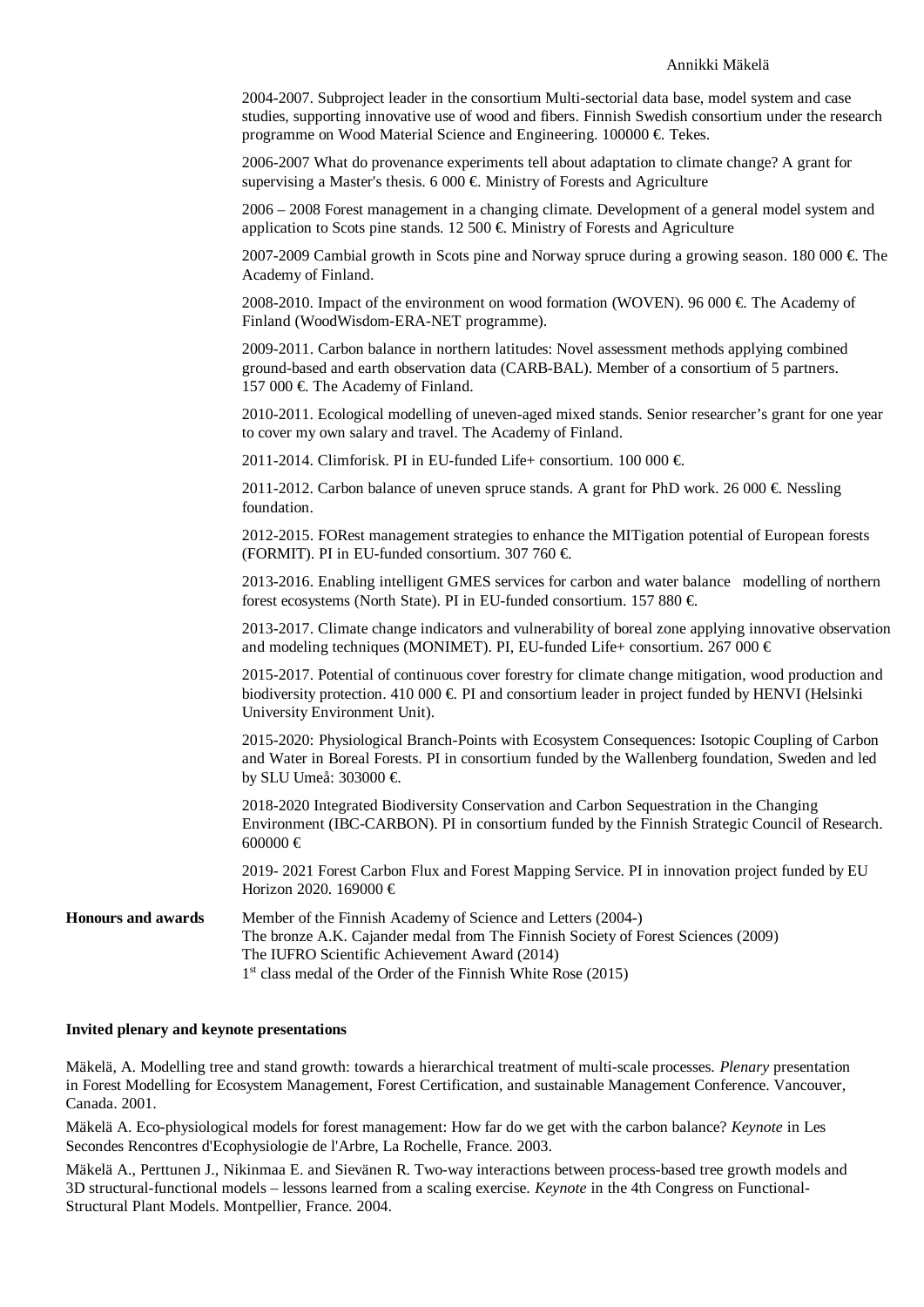Mäkelä, A. A modular approach to growth modelling for sustainable forest management. *Keynote* in IUFRO: Sustainable forestry in theory and practice. Edinburgh, U.K. 2005.

Mäkelä, A. The significance of structural adaptations and acclimations for modelling growth allocation. *Keynote* in 3rd International Symposium of SFB 607. Mechanisms of Growth, Competition and Stress Defense in Plants. Munich, Germany. 2006.

Mäkelä A. Methods for combining empirical and theory-based knowledge in growth and yield models

*Keynote* in International scientific conference "Forest growth and timber quality: Crown models and simulation methods for sustainable forest management". Portland, Oregon, USA. 2007.

Mäkelä A. An ecological approach to management-oriented forest growth models. *Keynote* in International meeting of the Resource Modeling Association. Helsinki, Finland. 2010.

Mäkelä A. Modelling forest growth and development from carbon fluxes and stocks – challenges and opportunities. *Keynote* in a IUFRO meeting "Mixed and pure forests in a changing world". Vila Real, Portugal. 2010.

Mäkelä A. Carbon and nitrogen interactions in forest stand growth – an optimality approach. *Invited presentation* in 2011 seminar on Modelling in Plant Biology: Models at whole plant scale. 17-18th of March 2011. Montpellier, France.

Mäkelä A. Crown architecture and its evolutionary significance for the carbon economy of trees. *Invited presentation* in the meeting Modelling tree crown architecture for wood quality prediction. University of Alberta, Edmonton, Alberta. June 5-7, 2011

Mäkelä A. 2014. Modelling stand growth for optimal management under climate change: experiences from Scots pine stands in Finland. *Keynote* in the meeting 5th International Conference on Mediterranean Pines (medpine5) Solsona, Spain 22.-26.9.2014.

Mäkelä A. 2014. Tree modelling to estimate wood production under climate change. *Keynote* in COST WG Meeting of 26.9.2014.<br>Mäkelä A. 2014. Tree modelling to estimate wo<br><mark>STReESS</mark>. Estoril, Portugal 22-23.10.2014.

Mäkelä A. 2016. Prospects and critical issues in applying optimality concepts to up-scale physiological processes. *Keynote* in STReESS. Estoril, Portugal 22-23.10.2014.<br>Mäkelä A. 2016. Prospects and critical issues in applying optimality concepts t<br>COST Final COnference of STReESS. Eberswald,Germany 12-15.4.2016.

Mäkelä A. 2016. Significance of long-term environmental and physiological records for understanding and predicting forest ecosystem function. *Plenary presentation* in 2nd ICOS Science Conference, Helsinki, 27-29.9.2016

Mäkelä A. 2018. Trends in process-based and statistical approaches: how we will model future forest attributes in the 3rd millenium. *Keynote* in Conference New Frontiers in Forecasting Forests Stellenbosch 25-28 September 2018

## **Hosted extended visits / stays of foreign students and post-docs**

Christine Deleuze (France) Post-doc with CIMO funding, 2 months 1996

Remko Duursma (The Netherlands), Post-Doc in MereGrowth project (Academy of Finland) 2004-2007

Isabel Clar Brines (Spain), Masters thesis supervision, 12 months 2006-2007

Robert Schneider (Canada), PhD student at UQAM, Montreal , Canada, 4 weeks to do wood quality modelling work 2008 Angelo Nole (Italy), Post-Doc, working on models of carbon and water balance of stands, 4 weeks, 2009 (COST FP0603 STSM)

Ricardo Ruiz-Penado (Spain), PhD student, allometry of pines, 2 weeks 2011 (COST FP0603 STSM)

Ruediger Grote (Germany), senior researcher, modelling the eco-physiology of forest stands, 2 weeks, 2011 (COST FP0603 STSM)

Barbara del Perugia (Italy), Masters student, an Erasmus internship related to forest management methods and carbon sequestration (EU project FORMIT), 3 months, 2014.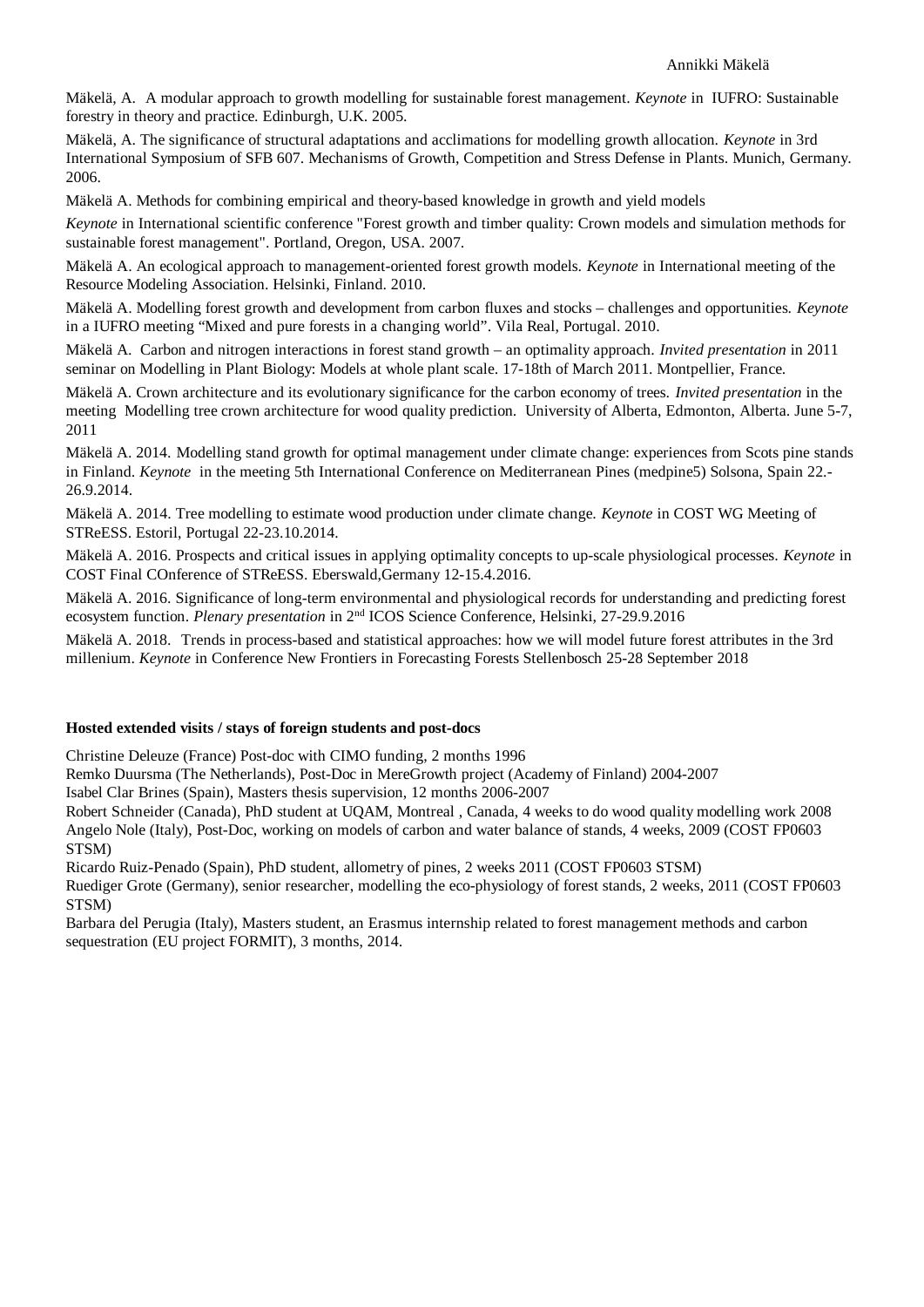#### **Summary of publications record.**

106 of the refereed journal-articles were listed in the ISI data base (January 2019). The total number of citations was 3870 (36 per article on average). My H index among the papers in the ISI data base is 38 (38 papers have been cited at least 38 times).

| <b>Type</b>               | <b>International</b> | <b>Finnish</b> | First-   | Single-  | <b>Total</b> |
|---------------------------|----------------------|----------------|----------|----------|--------------|
|                           |                      |                | authored | authored |              |
| Refereed journal articles | 122                  |                | 37       | 12       | 122          |
| Refereed book chapters    |                      |                |          |          |              |
| Articles in Proceedings   | 14                   |                |          |          | 14           |
| <b>Theses</b>             |                      |                |          |          |              |
| Monographs                |                      |                |          |          |              |
| Other                     |                      | 15             | 13       |          | 23           |
| <b>Abstracts</b>          | 24                   |                | 10       |          | 24           |
| Total                     | 172                  | 21             | 76       | 35       | 193          |

## **LIST OF PUBLICATIONS Annikki Mäkelä**

**A. Articles in peer-reviewed journals** *(38 first-authored, 12 single-authored, 41 last authored) 106 of these in the ISI data base, 3940 citations (37 per item), H-index=39 (September 2018)* The 10 papers most relevant for this study have been marked with \*\* and coloured red.

- 121 **Böttcher, K., Rautiainen, K., Aurela, M., Kolari, P., Mäkelä, A., Arslan, A. N., Black, T. A. & Koponen, S.** 2018. Proxy Indicators for Mapping the End of the Vegetation Active Period in Boreal Forests Inferred from Satellite-Observed Soil Freeze and ERA-Interim Reanalysis Air Temperature. *Journal of photogrammetry, remote sensing and geoinformation science.* 86: 169-185
- 120 **Kumpu, A., Mäkelä, A., Pumpanen, J., Saarinen, J. & Berninger, F.** 2018. Soil CO<sub>2</sub> efflux in uneven-aged and even-aged Norway spruce stands in southern Finland. *IForest.* 11: 705-712
- 119 **Kalliokoski T., Mäkelä A., Fronzek T., Minunno F., Peltoniemi M.** 2018. Decomposing sources of uncertainty in climate change projections of boreal forest primary production. Agricultural and Forest Meteorology 262: 192-205
- 117 **Dewar, R., Mauranen, A., Makela, A., Holtta, T.,Medlyn, B., Vesala, T**. 2018. New insights into the covariation of stomatal, mesophyll and hydraulic conductances from optimisation models incorporating non-stomatal limitations to photosynthesis. *New Phytologist* 217: 571–585
- 118 **Alam, S. , Huang, J., Stadt, K. J., Comeau, P. G., Dawson, A., Gea-Izquierdo, G., Aakala, T, Hölttä, T, Vesala, T., Mäkelä A. & Berninger, F**. 2017. Effects of competition, drought stress and photosynthetic productivity on the radial growth of white spruce in western Canada. Frontiers in Plant Science. 8, 1915-1929
- 116\*\* **Pulliainen JT, Aurela M, Laurila T, Aalto T, Takala M, Salminen M, Kulmala M, Barr A, Heimann M, Lindroth A, Laaksonen A, Derksen C, Mäkelä A, Markkanen T, Lemmetyinen J, Susiluoto J, Dengel S, Mammarella I, Tuovinen J-P, Vesala T**. 2017. Early snowmelt significantly enhances boreal springtime carbon uptake. *Proceedings of the National Academy of Sciences of the United States of America.* 114, 42, p. 11081-11086 6 p*.*
- 115 **Hölttä T., Lintunen A., Chan T., Mäkelä A., Nikinmaa E. 2017.** A steady-state stomatal model of balanced leaf gas exchange, hydraulics and maximal source–sink flux. *Tree Physiology*, 1-18
- 114 **Schiestl-Aalto P., Mäkelä A.** 2017. Temperature dependence of needle and shoot elongation before bud break in Scots pine. *Tree Physiology* 37:316-325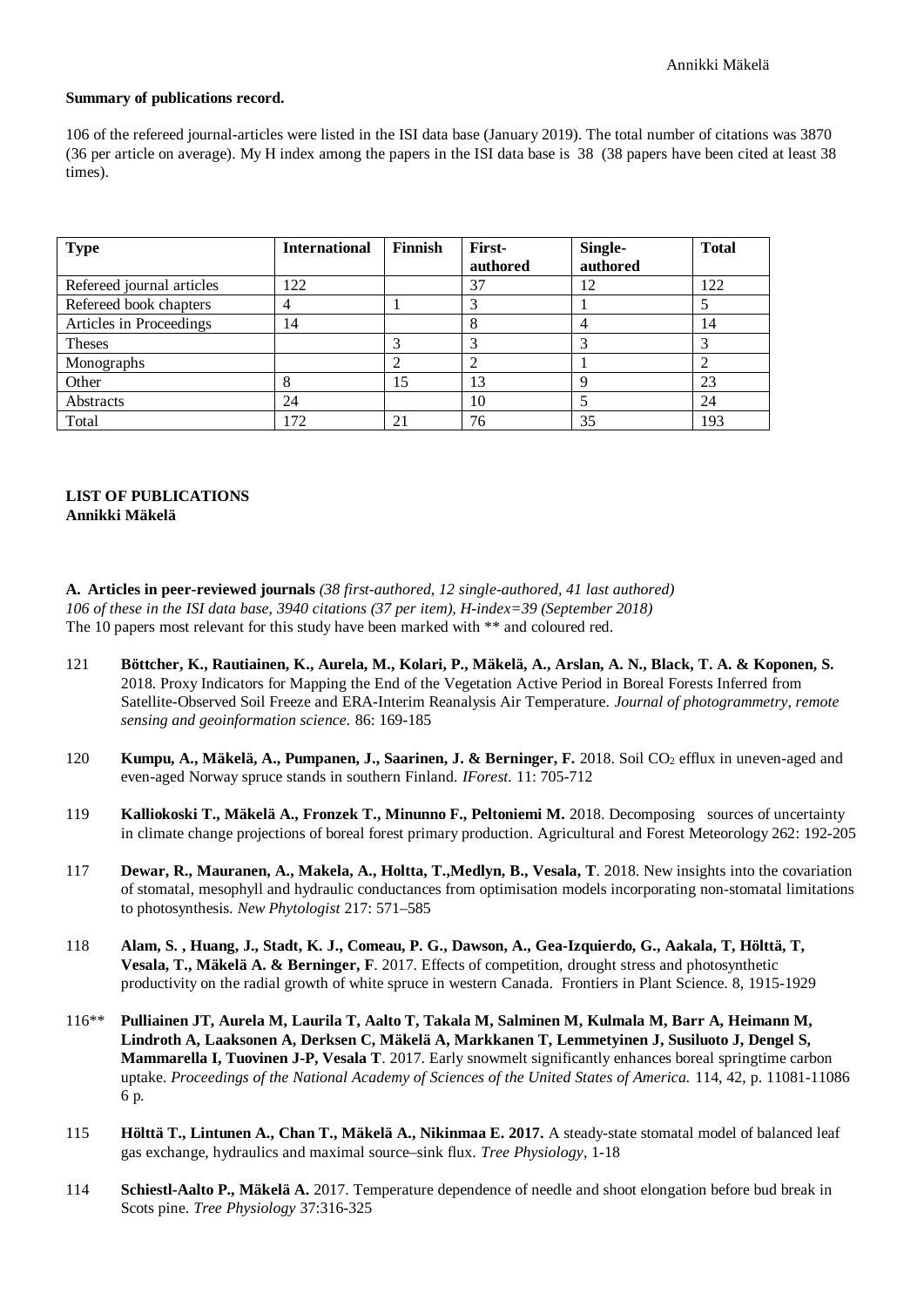- 113 **Kalliokoski T., Mäkinen H., Linkosalo T., Mäkelä A**. 2016. Evaluation of stand-level hybrid PipeQual model with permanent sample plot data of Norway spruce. *Canadian Journal of Forest Research* 47:234-245.
- 112\*\* **Minunno F, Peltoniemi M, Launiainen S, Aurela M, Mammarella I, Lindroth A, Lohela A, Minkkinen K, Mäkelä A** 2016. Calibration and validation of a semi-empirical flux ecosystem model for coniferous forests in the Boreal region. *Ecological Modelling* 341:37-52.
- 111 **Grönlund L., Hölttä T., Mäkelä A.** 2016. Branch age and light conditions determine leaf-area specific conductivity in current shoots of Scots pine. *Tree Physiology* 36:994-1006.
- 110\*\* **Mäkelä A., Pulkkinen M., Mäkinen H.** 2016. Bridging empirical and carbon-balance based forest site productivity - significance of below-ground allocation. *Forest Ecology and Management* 372:64-77.
- 109\*\* **Schiestl-Aalto, P., Kulmala, L., Mäkinen, H., Nikinmaa, E., Mäkelä, A.** 2015. CASSIA a dynamic model for predicting intra-annual sink demand and interannual growth variation in Scots pine. *New Phytologist* New Phytologist 206: 647–659 DOI: 10.1111/nph.13275
- 108\*\* **Mäkipää, R., Linkosalo, T., Komarov, A., Mäkelä, A.** 2015. Mitigation of climate change with biomass harvesting in Norway spruce stands –– are harvesting practices carbon neutral? *Canadian Journal of Forest Research* **45**: 217–225. dx.doi.org/10.1139/cjfr-2014-0120.
- 107 **Aalto T., Peltoniemi M., Aurela M., Böttcher K., Gao Y., Härkönen S., Härmä P., Kilkki J., Kolari P., Laurila T., Lehtonen A., Manninen T., Markkanen T., Mattila O.-P., Metsämäki S., Muukkonen P., Mäkelä A., Pulliainen J., Susiluoto J., Takala M., Thum T., Ťupek B., Törmä M. & Arslan A.N.** 2015: Preface to the special issue on Monitoring and Modelling of Carbon-Balance-, Water- and Snow-Related Phenomena at Northern Latitudes. *Boreal Env. Res.* 20: 145–150
- 106 **Peltoniemi, M., Pulkkinen, M., Aurela M., Pumpanen, J., Kolari, P., Mäkelä, A**. 2015. A semi-empirical model of boreal forest gross primary production, evapotranspiration, and soil water – calibration and sensitivity analysis. *Boreal Environment Research* 20: 151–171.
- 105\*\* **Peltoniemi, M.S., Markkanen, T., Härkönen, S., Muukkonen, P., Thum, T., Aalto, T., Mäkelä, A.** 2015. Convergent estimates of gross primary production of Finnish forests --- comparison of two processmodels. *Boreal Environment Research*. 20: 196–212
- 104 **Hari, P., Bäck, J., Heliövaara, K., Kerminen, V.M., Kulmala, L., Mäkelä, A., Nikinmaa, E., Petäjä, T., Kulmala, M.** 2014. Towards quantitative ecology: Newton's principia revisited. *Boreal Environment Research* 19: 142-152.
- 103 **Battipaglia G., De Micco V., Sass-Klaassen U., Tognetti R. and Mäkelä A**. 2014. Special issue: WSE symposium: Wood growth under environmental changes: the need for a multidisciplinary approach. *Tree Physiology* 34: 787–791 5
- 102 **Mäkelä, A.** 2013. En route to improved phenological models: can space-for-time substitution give guidance? *Tree Physiology* 33: 1253-1255.
- 101 **Schiestl-Aalto P., Nikinmaa E. and Mäkelä A.** 2013. Duration of shoot elongation in Scots pine varies within the crown and between years. *Annals of Botany.* doi:10.1093/aob/mct180
- 100 **Niinimäki S., Tahvonen O, Mäkelä A. and Linkosalo T.** 2013. On the economics of Norway spruce stands and carbon storage. *Canadian Journal of Forest Research* 7: 637-648.
- 99\*\* **Härkönen S., Tokola T., Packalen P., Korhonen L. and Mäkelä A.** 2013. Predicting forest growth based on airborne light detection and ranging data, climate data, and a simplified process-based model. *Canadian Journal of Forest Research* 43:354-375.
- 98 **Nikinmaa E., Hölttä T., Hari P., Kolari P., Mäkelä A., Sevanto S., Vesala T.** 2013. Assimilate transport in phloem sets conditions for leaf gas exchange. *Plant Cell and Environment* 36:655-669.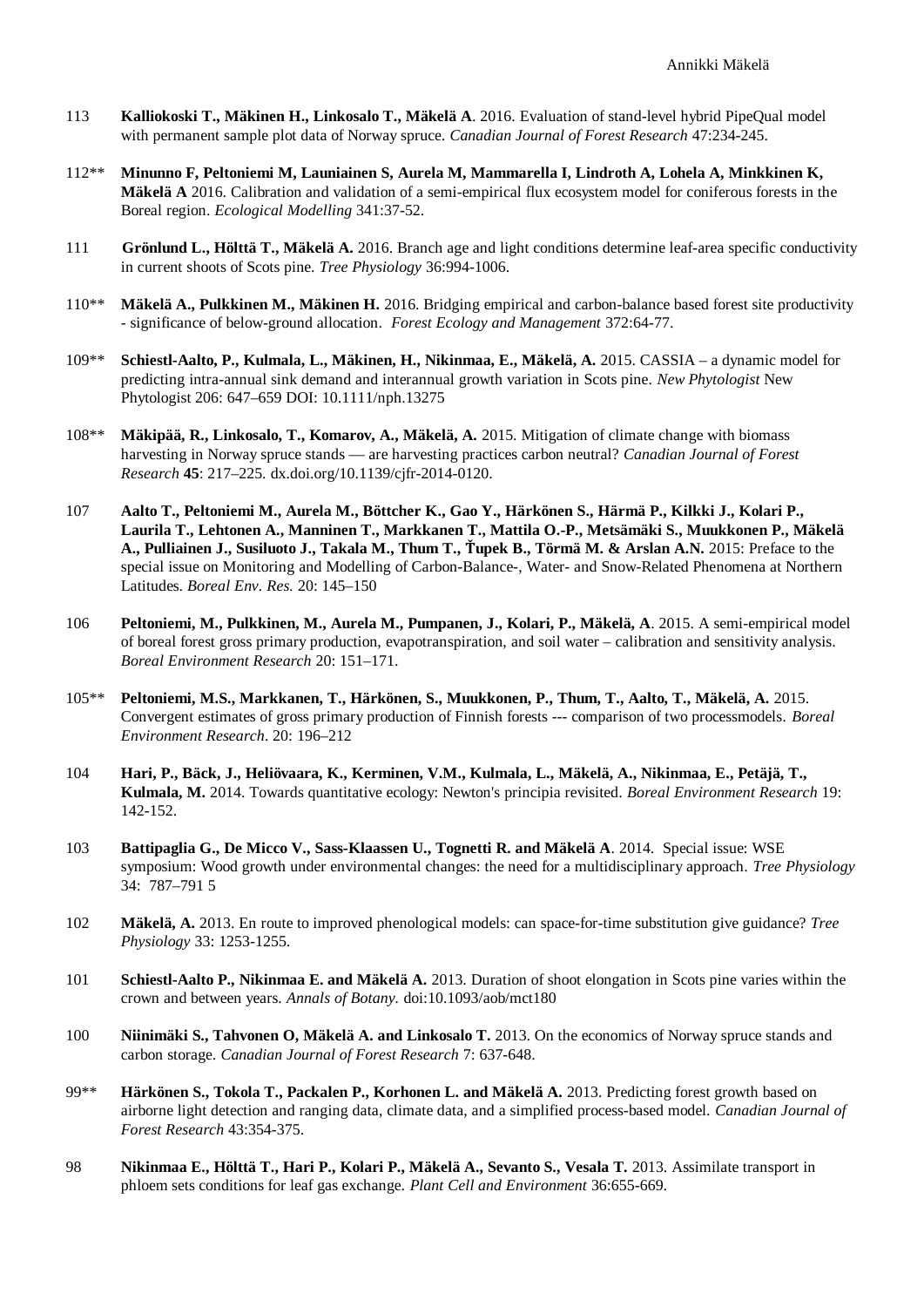- 97 **Valentine H.T., Amateis R.L., Gove H., Mäkelä A.** 2013. Crown rise and crown-length dynamics: application to loblolly pine. *Forestry.* 86:371-375
- 96\*\* **van Oijen, M., Reyer C., Bohn F.J., Cameron D.R:, Deckmyn G., Felchsig M., Härkönen S., Hartig F., Huth A., Kiviste A., Lasch P., Mäkelä A., Mette T., Minunno F., Rammer W.** 2013. Bayesian calibration, comparison and averaging of six forest models, using data from Scots pine stands across Europe. *Forest Ecology and Management* 289: 255–268
- 95 **Mäkelä A., del Rio M., Hynynen J., Hawkins M.J., Reyer C., Soares P., van Oijen M., Tome M.** 2012. Using stand-scale forest models for estimating sustainable forest management. *Forest Ecology and Management.* 285 :164–178
- 94 **Nikinmaa E., Hölttä T., Hari P., Kolari P., Mäkelä A., Sevanto S., Vesala T,** 2012. Assimilate transport in phloem sets conditions for leaf gas exchange. *Plant, Cell and Environment.* 36:655-669*.*
- 93 **Mäkelä A.** 2012. On guiding principles for carbon allocation in eco-physiological growth models. *Tree Physiology* 32:644-647.
- 92\*\* **Valentine H.T, Mäkelä, A.** 2012. Modeling forest stand dynamics from optimal balances of carbon and nitrogen. *New Phytologist.* 194: 961–971
- 91 **Niinimäki S., Tahvonen O., Mäkelä A.** 2012. Applying a process-based model in Norway spruce management. *Forest Ecology and Management* 265:102-115.
- 90 **Peltoniemi M., Pulkkinen M., Kolari, P., Duursma, R., Montagnani, L., Wharton, S., Lagergren, F., Takagi, K., Verbeeck, H., Christensen, T., Vesala, T., Falk, M., Loustau, D., Mäkelä, A.** 2012. Does canopy mean N concentration explain differences in light use efficiencies of canopies in 14 contrasting forest sites? *Tree Physiology*, *32(2): 200-218*
- 89 **Valentine H.T., Mäkelä A., Green E.J., Amateis R.L., Mäkinen H., Ducey M.J.** 2012. Models relating stem growth to crown length dynamics: application to loblolly pine and Norway spruce. *Trees Structure and Function*. 26:469–478
- 88\*\* **Härkönen, S., Lehtonen, A., Eerikäinen, K., Peltoniemi, M., Mäkelä, A.** 2011. Estimating carbon fluxes for large regions in Finland based on process-based modeling, NFI data and Landsat satellite images. *Forest Ecology and Management* 262:2364-2377.
- 87 **Schneider R., Berninger F., Ung C.H., Mäkelä A., Swift D.E., Zang S.Y.** 2011. Within crown variation in the relationship between foliage biomass and sapwood area in jack pine. *Tree Physiology* 31:22-29.
- 86 **Mäkipää R., Linkosalo T., Niinimäki S., Komarov A., Bykhovets S., Tahvonen O. and Mäkelä A.** 2011. How forest management and climate change affect the carbon sequestration of a Norway spruce stand. *Journal of Forest Planning* 16:107-120.
- 85 **Gea-Izquiedro G., Mäkelä A, Margolis H., Bergeron Y., Black A.T., Dunn A., Hadley J., Pa U K.T., Falk M., Wharon S. Monson R., Hollinger D.Y., Laurila T., Aurela M., McCaughey H., Bourque C., Vesala T. and Berninger F.** 2010. Modeling acclimation of photosynthesis to temperature in evergreen conifer forests. *New Phytologist.* 188:175-186.
- 84 **Mäkelä A., Grace J.C., Deckmyn G., Kantola A. and Campioli M.** 2010. Simulating wood quality in forest management models. *Journal of Forest Systems* 19(4):48-68.
- 83 **Hölttä T., Mäkinen H., Nöjd P., Mäkelä A. and Nikinmaa E.** 2010. A physiological model of softwood cambial growth. *Tree Physiology* 30:1235-1252
- **82 Lehtosalo M.***,* **Mäkelä A., Valkonen S.** 2010. Regeneration of tree growth dynamics of Picea abies, Betula pendula and Betula pubescens on regeneration areas treated with spot mounding in Southern Finland. *Scand.J.For.Res.* 25: 213-223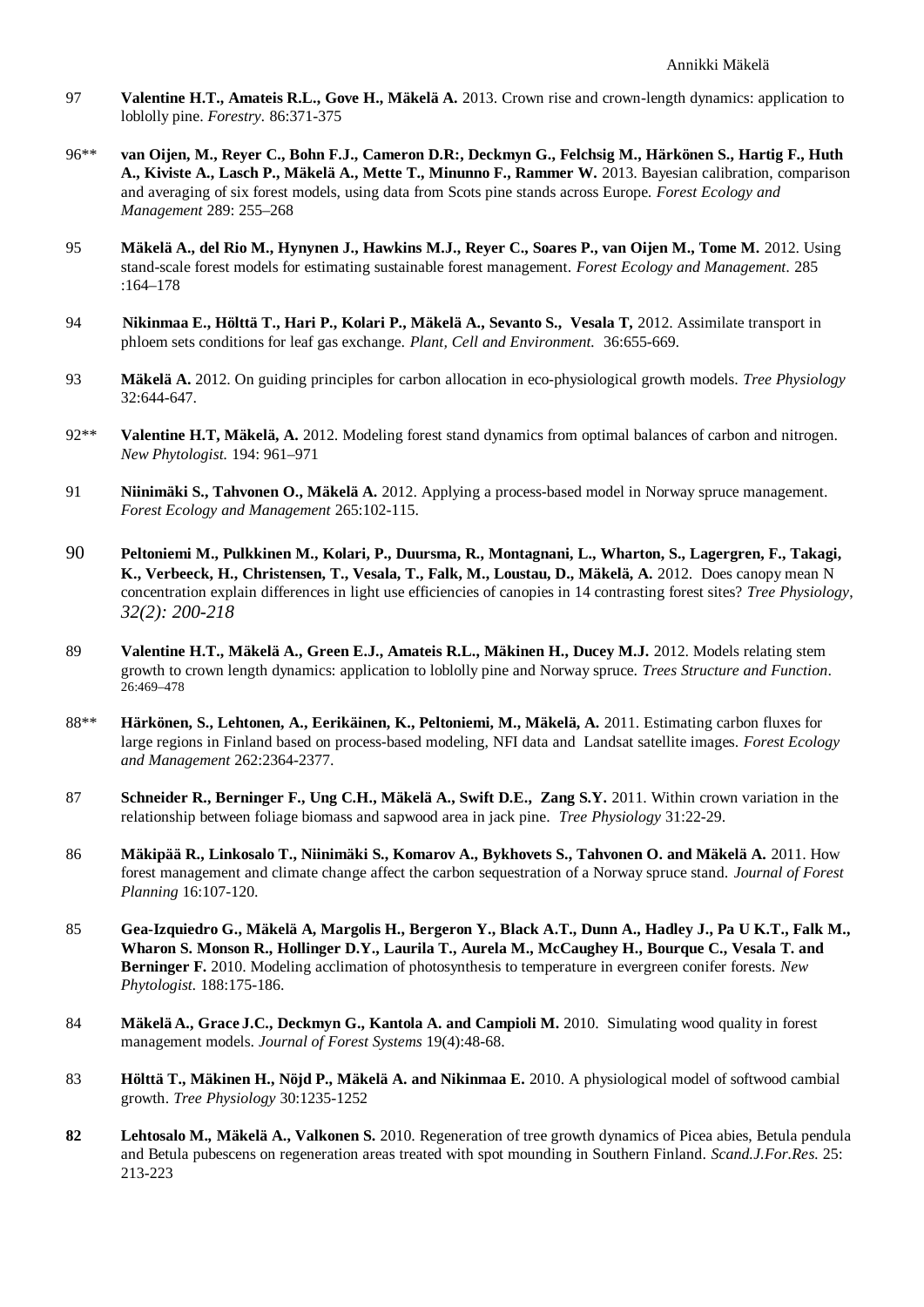- 81 **Cao T., Valsta L. and Mäkelä A.** 2010**.** A comparison of carbon assessment methods for optimizing timber production and carbon sequestration in Scots pine stands. *Forest Ecology and Management* 260:1726–1734
- **80 Duursma, R.A., Mäkelä, A., Reid, D.E.B., Jokela, E.J., Porté, A., Roberts, S.D.** 2010. Self-shading affects allometric scaling in trees. *Functional Ecology* 24:723-730.
- **79 Härkönen S., Pulkkinen M., Duursma R.A., Mäkelä A**. 2010. Estimating annual GPP, NPP and stem growth in Finland using summary models. *For. Ecol. Manage.* 259: 524-533*.*
- 78 **Hari P., Hanninen H., Berninger F., Kolari P., Nikinmaa E., Mäkelä A.** 2009. Predicting boreal conifer photosynthesis in field conditions. *Boreal Environment Research* 14:19-28.
- 77 **Lyhykäinen H.T., Mäkinen H., Mäkelä A., Pastila S., Heikkila A., Usenius A.** 2009. Predicting lumber grade and by-product yields for Scots pine trees. *For. Ecol. Manage.* 258:146-158.
- 76 **Duursma, R. A., Kolari, P., Perämäki, M., Pulkkinen, M., Mäkelä, A., Nikinmaa, E., Hari, P., Aurela, M., Berbigier, P., Bernhofer, Ch., Grunwald, T.,Loustau, D., Molder, M., Verbeeck, H., Vesala, T.** 2009. Contributions of climate, leaf area index and leaf physiology to variation in gross primary production of six coniferous forests across Europe: a model-based analysis. *Tree Phys.* 29: 621-639.
- *75* **Dewar R.C., Franklin O., Mäkelä A., McMurtrie R.E., Valentine H.T**. 2009. Optimal function explains forest responses to global change. *Bioscience* 59:127-139.
- 74 **Cao T.J., Valsta L., Harkonen S., Saranpaa P., Makela A.** 2008. Effects of thinning and fertilization on wood properties and economic returns for Norway spruce. *For Ecol. Manage* 256: 1280-1289
- **73 Mäkelä A., Valentine H., Helmisaari H.-S.** 2008. Optimal co-allocation of carbon and nitrogen in a forest stand at steady state. *New Phytologist* 180:114-123.
- **72 Duursma R.A., Kolari P., Perämäki M., Nikinmaa E., Hari P., Delzon S., Loustau D., Ilvesniemi H., Pumpanen J., Mäkelä A. 2008.** Predicting the decline in daily maximum transpiration rate of two pine stands during drought based on constant minimum leaf water potential and plant hydraulic conductance. *Tree Physiology* 28, 265-276.
- 71 **Kantola A., Härkönen S., Mäkinen H. and Mäkelä A.** 2008. Predicting timber properties from tree measurements at felling: Evaluation of the RetroSTEM model and TreeViz software for Norway spruce. *Forest Ecology and Management*. 255:3524-3533
- 70 **Mäkelä A., Pulkkinen M., Kolari P., Lagergren F., Berbigier B., Lindroth A., Loustau D., Nikinmaa E., Vesala T., Hari P. 2008.** Developing an empirical model of stand GPP with the LUE approach: analysis of eddy covariance data at five contrasting conifer sites in Europe. *Global Change Biology* 14: 98- 108.
- 69 **Kantola A., Mäkinen H. and Mäkelä A.** 2007. Stem form and branchiness of Norway spruce as sawn timber predicted by a process-based model. *For Ecol. Manage* 241:209-222.
- **68 Duursma, R.A. and Mäkelä A.** 2007. Summary models for irradiance interception and photosynthesis of nonhomogeneous canopies. *Tree Physiology* 27:859-870
- 67 **Vanninen P., Härkönen S., Enkenberg J. and Mäkelä A.** 2006. PuMe Interactive learning environment employing the PipeQual model for forest growth and wood quality. *New Zealand Journal of Forestry Science* 36
- 66 **Kokkila, T., Mäkelä, A. and Franc, A.** 2006. Comparison of distance dependent and distance independent stand growth models - is perfect aggregation possible? *Forest Science* 52: 623-635
- **65 Mäkelä A., Kolari P., Karimäki J., Nikinmaa E., Perämäki M. and Hari P.** 2006. Modelling five years of weather-driven variation of GPP in a boreal forest. *Agriculture and Forest Meteorology* 139:382-398.
- **64 Mäkelä A. and Valentine H. 2006.** Crown ratio influences allometric scaling in trees. *Ecology* 87:2967-2972
- 63 **Mäkelä A. and Valentine H.** 2006. The quarter-power scaling does not infer size-invariant hydraulic resistance in trees. *Journal of Theoretical Biology* 243:283-285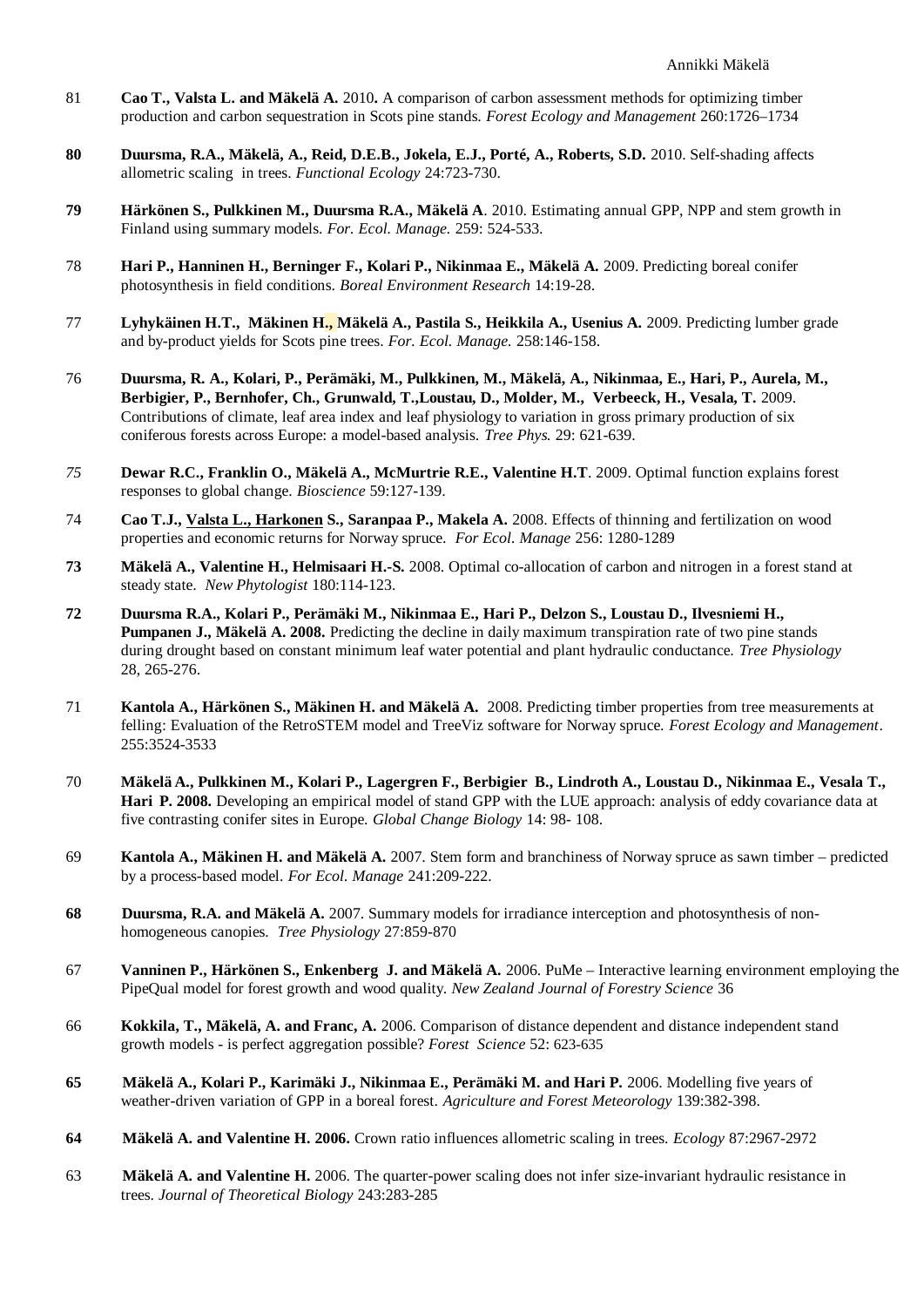- 62 **Longetaud F., Mothe F., Leban J.-M. and Mäkelä A.** 2006. *Picea abies* sapwood width: variations within and between trees. *Scandinavian Journal of Forest Research* 21:41-53.
- 61 **Hyytiäinen K., Ilomäki S., Mäkelä A. and Kinnunen K**. 2006. Economic analysis of stand establishment for Scots pine. *Canadian Journal of Forest Research.* 36:1179-1189.
- 60 **Kantola A. and Mäkelä A.** 2006. Development of biomass proportions in Norway spruce (*Picea abies* [L.] Karst.). *Trees* 20(1):111-121
- 59 **Valentine H.T. and Mäkelä A 2005.** Bridging process-based and empirical approaches to modeling tree growth. *Tree Physiology* **25:769–779**
- 58 **Landsberg J., Mäkelä A., Sievänen R. and Kukkola M**. 2005. Analysis of biomass accumulation and stem size distributions over long periods in managed stands of Pinus sylvestris in Finland using the 3-PG model. *Tree Physiology 25:781–792*
- 57 **Berninger F., Coll L, Vanninen P, Makela A, Palmroth S, and Nikinmaa E**. 2005. Effects of tree size and position on pipe model ratio. *Canadian Journal of Forest Research* 35(6): 1294-1304.
- 56 **T. Vesala, T. Suni, Ü. Rannik, P. Keronen, T. Markkanen, S. Sevanto, T. Grönholm, S. Smolander, M. Kulmala, H. Ilvesniemi, R. Ojansuu, A. Uotila, J. Levula, A. Mäkelä, J. Pumpanen, P. Kolari, L. Kulmala, N. Altimir, F. Berninger, E. Nikinmaa and P. Hari**. 2005. Effect of thinning on surface fluxes in a boreal forest. *Global Biogeochemical cycles 19*, GB2001, doi:10.1029/2004GB002316.
- 55 **Hyytiäinen K., Hari, P. Kokkila T., Mäkelä A., Tahvonen O. and Taipale J.** 2004. Connecting a process-based forest growth model to stand-level economic optimization. *Canadian Journal of Forest Research* 34:2060-2073
- **54 Vanninen P. and Mäkelä A. 2005.** Carbon budget for individual Scots pine trees: effects of size, competition and site fertility on growth allocation. *Tree Physiology* 25:17-30.
- 53 **Lehtonen, A., Sievänen, R., Mäkelä, A., Mäkipää, R., Korhonen, K.T. and Hokkanen, T.** (2004). Potential litterfall of Scots pine branches in southern Finland. *Ecological Modelling* 180: 305-315
- 52 **Kantola, A and Mäkelä, A.** 2004.Crown development in Norway spruce (*Picea Abies* [L.] Karst.) *Trees* 18:408- 421.
- **51 Mäkelä, A., Hari, P., Berninger, F., Hänninen, H. and Nikinmaa, E. (2004).** Acclimation of photosynthetic capacity in Scots pine to the annual cycle of temperature. *Tree Physiology* 24:369–376.
- 50 **Suni T, Berninger F, Vesala T, Markkanen T, Hari P, Makela A, Ilvesniemi H, Hanninen H, Nikinmaa E, Huttula T, Laurila T, Aurela M, Grelle A, Lindroth A, Arneth A, Shibistova O, Lloyd J.** (2003). Air temperature triggers the commencement of evergreen boreal forest photosynthesis in spring. *Global Change Biology* 9 (10): 1410-1426
- 49 **Ilomäki, S., Nikinmaa, E. and Mäkelä, A.** (2003). Crown rise due to competition drives biomass allocation in silver birch (*Betula pendula* L.). *Canadian Journal of Forest Research*: 33 (12): 2395-2404
- 48 **Mäkelä A and Mäkinen H. (2003)** Generating 3D sawlogs with a process-based growth model. *Forest Ecology and Management* 184:337-354
- *47 Mäkinen, H. and Mäkelä, A. (2003) Predicting basal area distributions of branches in Scots pine.* **Forest Ecology and Management** *179:351-362*
- *46 Hari P and Mäkelä A. (2003) Annual pattern of photosynthesis of Scots pine in the boreal zone.* **Tree Physiology** *23:145-155.*
- 45 **Mäkelä, A.** (2003). Process-based modelling of tree and stand growth: towards a hierarchical treatment of multiscale processes. *Canadian Journal of Forest Research* 33:398-409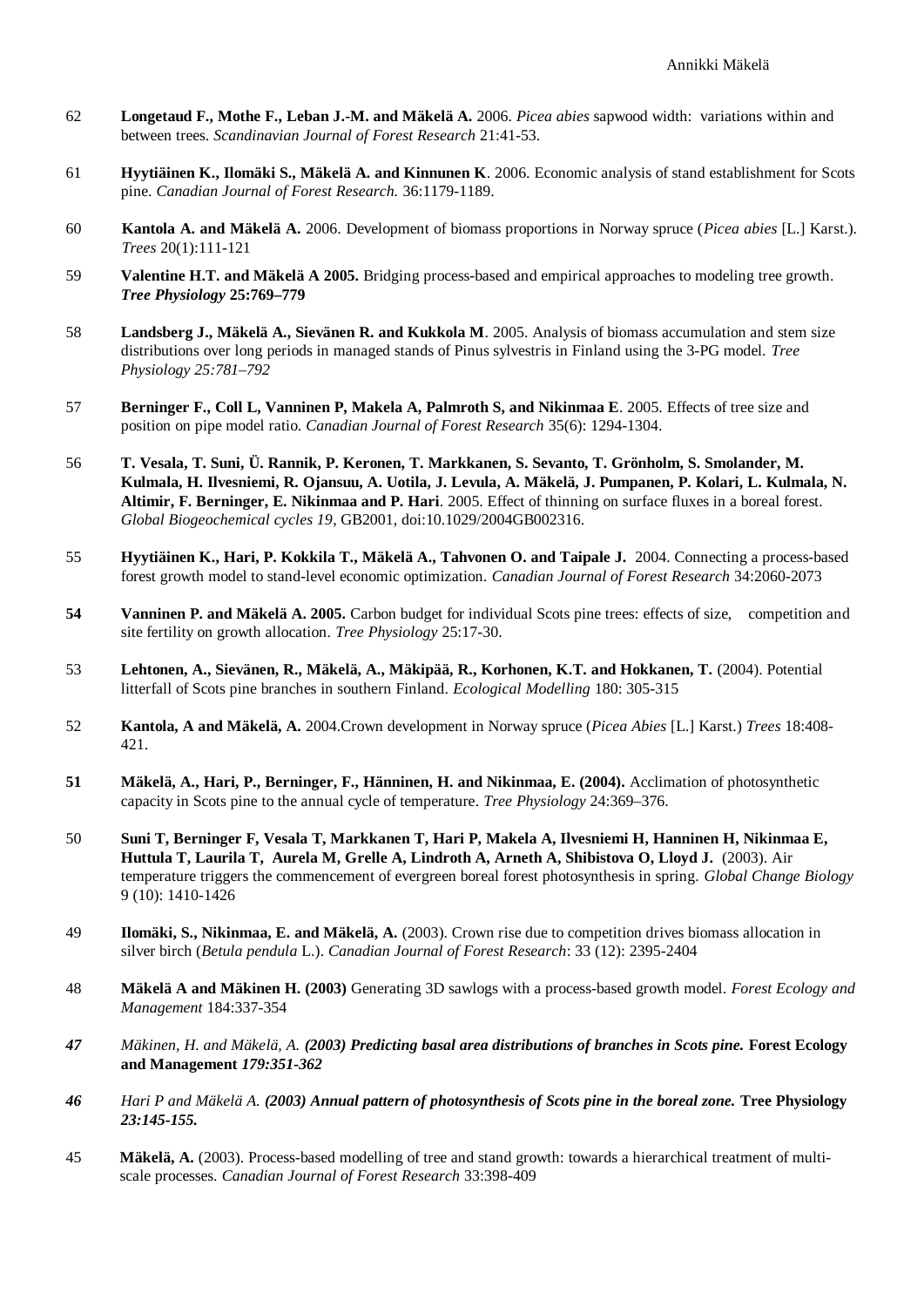- 44 **Mäkelä A., Givnish TJ, Berninger F, Buckley TN, Farquhar GD and Hari P** (2002) Challenges and opportunities of the optimality approach in plant ecology. *Silva Fennica* 36: 605–614
- 43 **Kokkila, T., Mäkelä, A. and Nikinmaa, E**. (2002) Describing the spatial distribution of a **young tree stand for growth modelling purposes.** *Silva Fennica* **36:265-277**
- 42 **Mäkelä, A.** (2002). Derivation of stem taper from the pipe theory in a carbon balance framework. *Tree Physiology* 22: 891–905
- 41 **Mäkelä A. and Vanninen P.** (2001) Vertical structure of Scots pine crowns in different age and size classes. *Trees* 15:385-392
- **40 Mäkelä, A. and Valentine, H.T. (2001)** The ratio of NPP to GPP: Evidence of change over the course of stand development. *Tree Physiology* 21:1015–1030
- 39 **Mäkelä, A. and Vanninen, P.** (2000). Estimation of fine root mortality and growth from simple measurements: a method based on system dynamics. *Trees* 14:316-323
- 38 **Jari Liski, Hannu Ilvesniemi, Annikki Mäkelä & Carl Johan Westman.** (2000). Reply to the comments by Göran Ågren: Temperature dependence of old soil organic matter - comments on a paper by Liski et al.. *Ambio* 29(1): 56-57.
- 37 **Mäkelä, A., Landsberg, J., Ek, A.R., Burk, T.E., Ter-Mikaelian, M., Ågren, G.I., Oliver, C.D. and Puttonen, P.** (2000). Process-based models for forest ecosystem management: current state-of-art and challenges for practical implementation. *Tree Physiology* 20:289-298*.*
- 36 **Hari P., Mäkelä A. and Pohja T.** (2000) Surprising implications of the optimality hypothesis of stomatal regulation gain support in a field test. *Australian Journal of Plant Physiology* 27(1):77-80
- 35 **Vanninen, P. and Mäkelä A.** (2000)*.* Needle and stemwood production in Scots pine (*Pinus sylvestris L.)* trees of different age, size, and competitive status. *Tree Physiology* 20: 527-533
- 34 **Sievänen, R., Lindner, M., Mäkelä, A. and Lasch, P.** (2000*)* Volume growth and survival graphs: a method for evaluating process-based forest growth models. *Tree Physiology* 20:357-366
- 33 **Mäkelä, A., Sievänen, R., Lindner, M. and Lasch, P.** (2000) Application of volume growth and survival graphs in the evaluation of four process-based growth models. *Tree Physiology* 20:347-356
- 32 **Hari P., Mäkelä A., Berninger F. and Pohja T.** (1999). Field evidence for the optimality principle of gas exchange. *Australian Journal of Plant Physiology* 26:239-244.
- 31 **Vanninen, P. and Mäkelä A.** (1999). Fine root biomass of Scots pine stands differing in age and soil fertility in southern Finland. *Tree Physiology* 19(12):823-830.
- 30 **Mäkelä, A.** (1999). Acclimation in dynamic models based on structural relationships. *Functional Ecology* 13:145- 156*.*
- 29 **Liski, J., Ilvesniemi, H., Mäkelä, A., and Westman, C.J.** (1999). CO<sub>2</sub> emissions from soil in response to climatic warming are overestimated - the decomposition of old soil organic matter is tolerant of temperature. *Ambio* 28(2):171-174.
- 28 **Liski, J., Ilvesniemi, H., Mäkelä A., and Starr M.** (1998). Model analysis of the effects of soil age, fires and harvesting on the carbon storage of boreal forest soils. *European Journal of Soil Science* 49(3):406-417*.*
- 27 **Mäkelä, A. and Vanninen, P.** (1998). Impact of size and competition on tree form and distribution of above-ground biomass in Scots pine. *Canadian Journal of Forest Research* 28:216-227
- 26 **Mäkelä, A., Vanninen, P. and Ikonen, V.-P.** (1997). An application of process-based modelling to the development of branchiness in Scots pine. *Silva Fennica* 31:369-380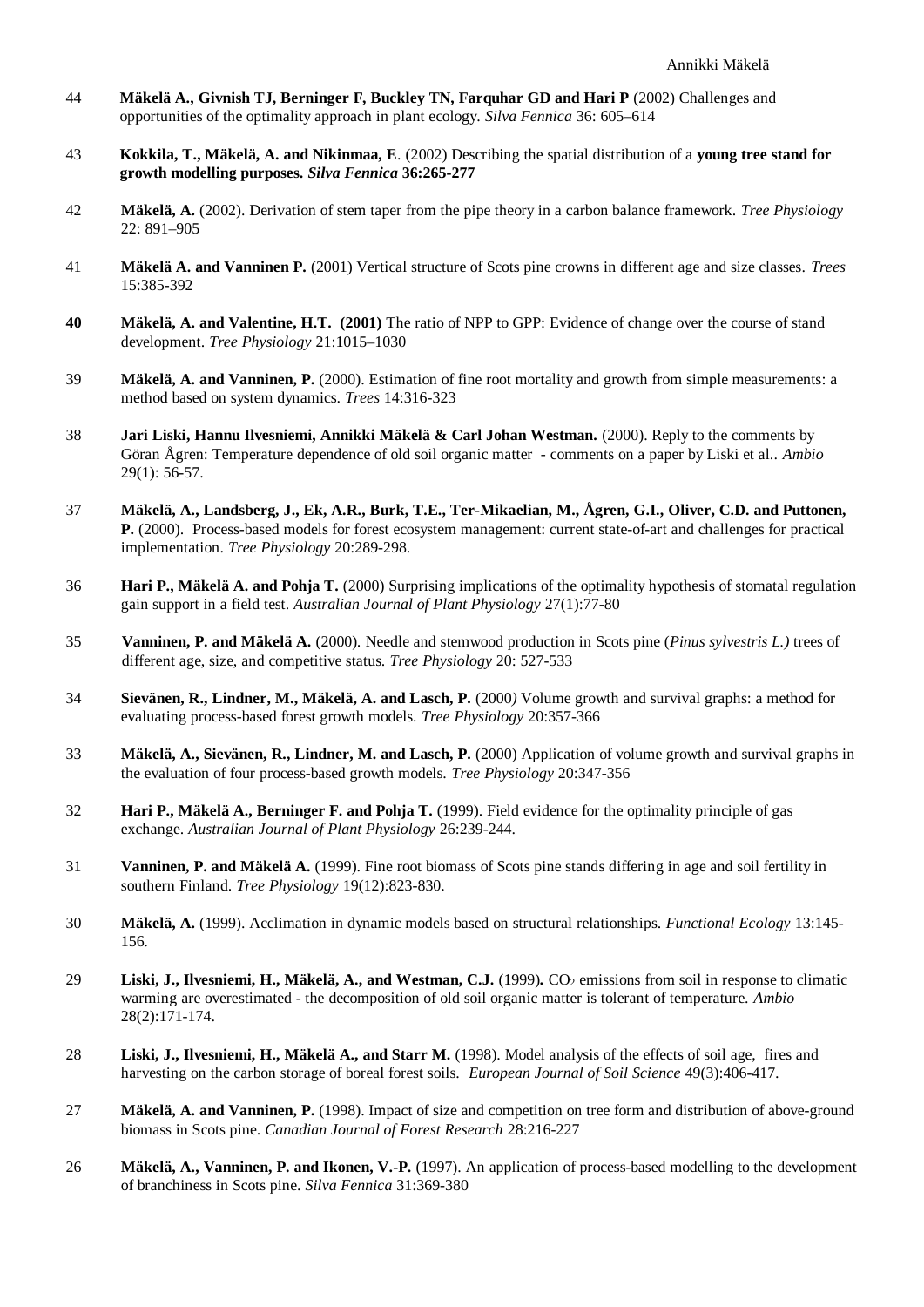- 25 **Mäkelä, A.** (1997) A carbon balance model of growth and self-pruning in trees based on structural relationships. *Forest Science* 43(1):7-24
- 24 **Berninger, F., Mäkelä, A. and Hari, P.** (1996). Optimal control of gas exchange during drought. Model testing. *Annals of Botany.* 77:469-476.
- 23 **Mäkelä, A., Berninger, F. and Hari, P.** (1996). Optimal control of gas exchange during drought. Theoretical analysis. *Annals of Botany* 77:461-467
- 22 **Vanninen, P., Ylitalo, H., Sievänen, R. and Mäkelä, A.** (1996). Effects of age and site quality on the distribution of biomass in Scots pine. *Trees* 10:231-238.
- 21 **Mäkelä, A., Virtanen, K. and Nikinmaa, E.** (1995). The effects of ring width, stem position, and stand density on the relationship between foliage biomass and sapwood area in Scots pine (*Pinus sylvestris* L*.). Canadian Journal of Forest Research* 25:970-977.
- 20 **Mäkelä, A. and Sievänen, R**. (1992). Height growth strategies in open-grown trees. *Journal of Theoretical Biology* 159, 443-467.
- 19 **Mäkelä, A. and Albrektson, A.** (1992). An analysis of the relationship between foliage biomass and crown surface area in *Pinus sylvestris* in Sweden. *Scandinavian Journal of Forest Research* 7, 297-307.
- 18 **Repo, T., Mäkelä, A. and Hänninen, H.** (1990). Modelling frost resistance of trees. *Silva Carelica* 15, 61-74.
- 17 **Mäkelä, A.** (1990). Adaptation of light interception computations to stand growth models.. *Silva Carelica* 15, 221- 239.
- 16 **Mäkelä, A**. (1989). A regional model of risk to forests by direct impacts of sulfur. *Systems Analysis Modelling Simulation* 6(6), 439-449.
- 15 **Mäkelä, A**. (1988). Performance analysis of a process-based stand growth model using Monte Carlo techniques. *Scandinavian Journal of Forest Research* 3, 315-331.
- 14 **Alcamo, J., Amann, M., Hettelingh, J.-P., Holmberg, M., Hordijk, L., Kämäri, J., Kauppi, L., Kauppi, P., Kornai, G. and Mäkelä, A**. (1987). Acidification in Europe: A simulation model for evaluating control strategies. *Ambio* 16(5), 232-245.
- 13 **Mäkelä, A. and Sievänen, R**. (1987). Comparison of two shoot-root partitioning models with respect to substrate utilization and functional balance. *Annals of Botany* 59, 129-140.
- 12 **Hari, P., Kaipiainen, L., Heikinheimo, P., Mäkelä, A., Korpilahti, E. and Samela, J**. (1986). Trees as a water transport system. *Silva Fennica* 20(3), 205-210.
- 11 **Mäkelä, A**. (1986). Implications of the pipe model theory on dry matter partitioning and height growth in trees. *Journal of Theoretical Biology* 123, 103-120.
- 10 **Hari, P., Mäkelä, A., Korpilahti, E. and Holmberg, M.** (1986). Optimal control of gas exchange. *Tree Physiology* 2, 169-175.
- 9 **Mäkelä, A. and Hari, P**. (1986). Stand growth model based on carbon uptake and allocation in individual trees. *Ecological Modelling* 33, 205-229.
- 8 **Kaipiainen, L., Hari, P., Sazonova, T. and Mäkelä, A.** (1986). Balance of water transport system in Pinus sylvestris L. III. Conducting xylem area and needle mass (In Russian)*. Lesovedenie* 1, 31-37.
- 7 **Hari, P., Kaipiainen, L., Sazonova, T. and Mäkelä, A.** (1985). Balance of water transport system in Pinus sylvestris L. II. Active xylem (In Russian). *Lesovedenie* 5, 74-76.
- 6 **Mäkelä, A**. (1986). Partitioning coefficients in plant models with turn-over. *Annals of Botany* 57, 291-297.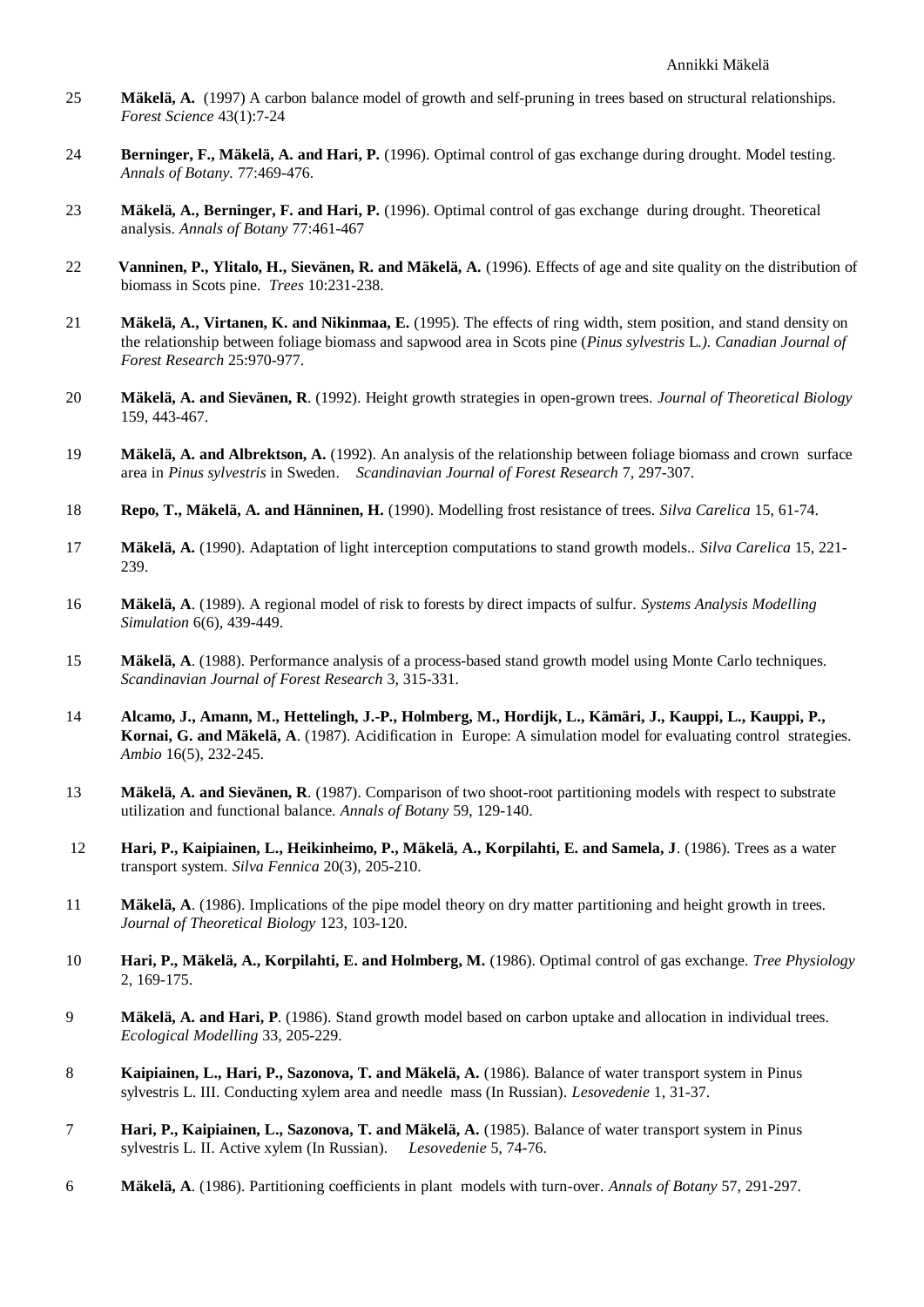- 5 **Mäkelä, A.** (1985). Differential games in evolutionary theory: height growth strategies of trees. *Theoretical Population Biology* 27, 239-267.
- 4 **Mäkelä, A. and Hari, P**. (1984). Interrelationships between the Lotka-Volterra model and plant eco-physiologogy. *Theoretical Population Biology* 25, 194-209.
- 3 **Hari, P., Kellomäki, S., Mäkelä, A., Ilonen, P., Kanninen, M., Korpilahti, E. and Nygren, M. (**1982). Metsikön varhaiskehityksen dynamiikka. Summary: Dynamics of early development of tree stand. *Acta Forestalia Fennica* 177, 1-42.
- 2 **Mäkelä, A., Kellomäki, S. and Hari, P**. (1980). Eco-physiological studies on Scots pine stands: III. Photosynthate allocation for needle and wood growth in current-year-shoots. Seloste: Neulasten ja puuaineen kasvun suhde männyn versoissa. *Silva Fennica* 14(3), 258-263.
- 1 **Holmberg, A., Mäkelä, A. and Sievänen, R.** (1979). Dynamic modelling in plant ecology. *Acta Polytech. Scan.* 31, 89-94.

#### **Aa. Submitted and finalised manuscripts**

- 11 **Tian X., Minunno F., Cao T., Peltoniemi M., Kalliokoski M., Mäkelä A.** 2018. Extending the range of applicability of the hybrid ecosystem model PRELES for varying forest types and climate. Finalised manuscript to be submitted to *Global Change Biology*.
- 10 **Lehtonen A., Heikkinen J., Petersson H., Ťupek B., Liski E., Mäkelä A.** 2019. Scots pine and Norway spruce foliage biomass in Finland and Sweden – testing traditional models versus the pipe model theory. Submitted to *Canadian Journal of Forest Research*.
- 9 **Schiestl-Aalto P, Ryhti K., Mäkelä A., Peltoniemi M., Bäck J., Kulmala L. 2019.** Analysis of whole tree carbon balance for revealing the seasonal patterns in NSC allocation to belowground. Submitted to *Frontiers in Forests and Global Change.*
- 8 **Kuusinen N., Valkonen S., Berninger F., Mäkelä A.** 2018. Seedling emergence in uneven-aged Norway spruce stands in Finland. Submitted to *Scandinavian Journal of Forest Research.*
- 7 **Holmberg M., Aalto T., Akujärvi A., Arslan A.N., Bergström I., Böttcher K., Lahtinen I., Mäkelä A., Markkanen T., Minunno F., Peltoniemi M., Rankinen K., Vihervaara P., Forsius M.** 2018. Ecosystem services related to carbon cycling – modelling present and future impacts in boreal forests. Submitted to *Frontiers in Plant Science*
- 6 **Collalti A., Tjoelker M.G., Hoch G., Mäkelä A., Guidolotti G., Heskel M., Petit G., Ryan M.G., Matteucci G., Battipaglia G., Prentice I.C.** 2018. When size matters: biomass accumulation dominates the uncertainty in forest carbon uptake. Submitted to *Global Change Biology.*
- 5 **Merganičová K, Merganič J, Lehtonen A, Vacchiano G, Ostrogović Sever M.Z., Augustynczik A.L.D., Grote R, Kyselová I., Mäkelä A., Yousefpour R., Krejza J., Collalti A., Reyer C.P.O.** 2018. Forest carbon allocation modelling under climate change. Submitted to *Tree Physiology*
- 4 **Minunno F., Peltoniemi M., Härkönen S., Kalliokoski T., Mäkinen H., Mäkelä A.** 2018. Data assimilation of permanent growth experiments and national forest inventory into carbon balance model PREBAS. Submitted to *Forest Ecology and Management*.
- 3 **Härkönen S., Neumann M., Mues V., Berninger F., Bronisz K., Cardellini G., Chirici G., Hasenauer H., Koehl M., Lang M., Merganicova K., Mohren G.M.J., Moiseyev A., Moreno A., Mura M., Muys B., Olschofsky K., Del Perugia B., Rørstad P.K., Solberg B., Thivolle-Cazat A., Trotsiuk V., Makela A.** 2018. Climate-sensitive forest growth simulator for assessing impacts of forest management in Europe. Submitted to *Environmental Modelling and Software.*
- 2 **Kalliokoski T, Nikinmaa E, Minkkinen K, Back J, Boy M, Gao Y, Janasik-Honkela N, Hukkinen JI, Kallio M, Kulmala M, Kuusinen N, Mäkelä A, Matthies BD, Peltoniemi M, Sievänen R, Taipale D, Valsta L,**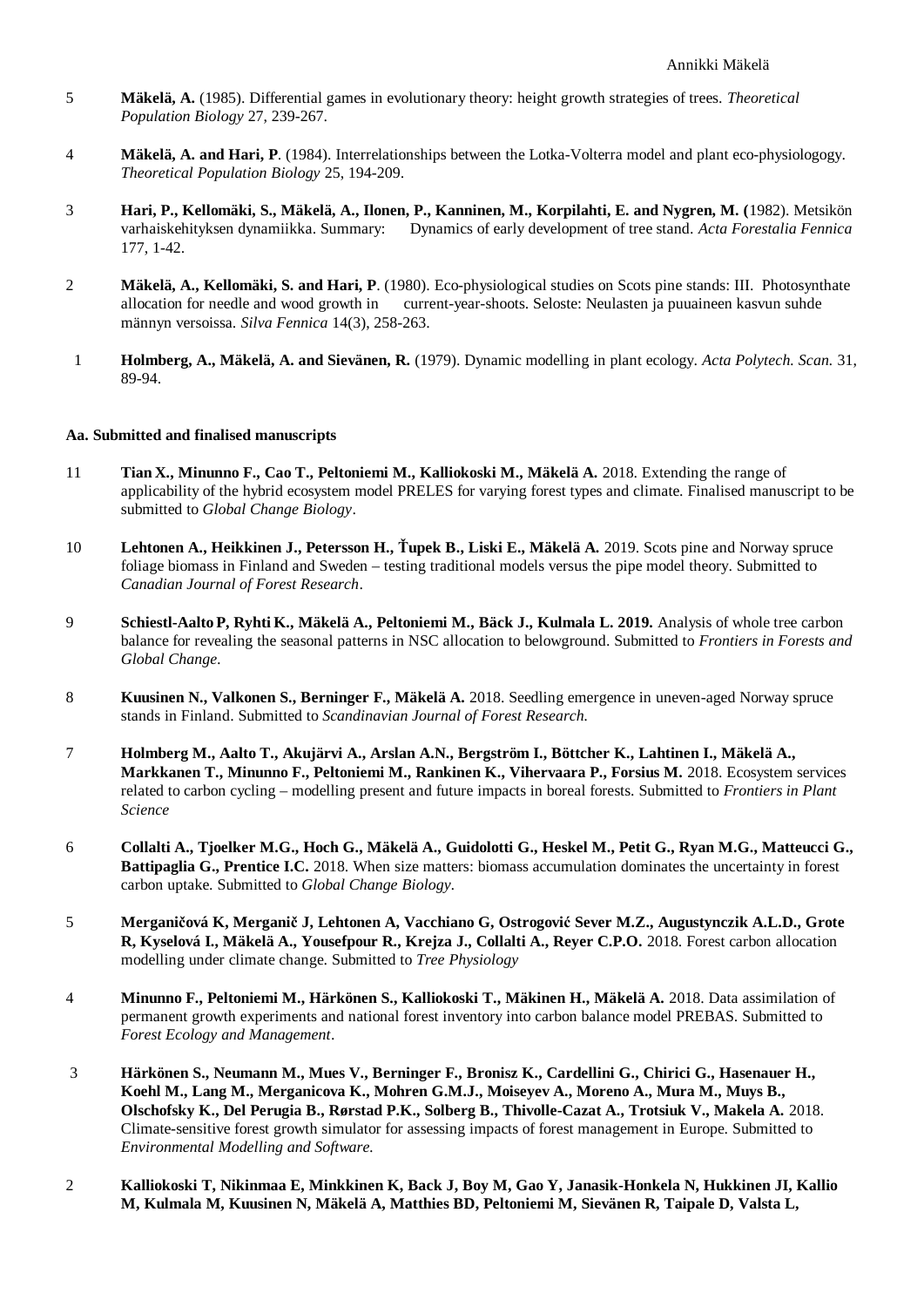**Vanhatalo A, Welp M, Zhou L, Zhou P, Berninger F.** 2017. Accounting for multiple forcing factors and product substitution enforces the cooling effect of boreal forests. *Manuscript in preparation*

1 **Mäkelä A**, **Minunno F, Peltoniemi M., Sirro L., Häme T** 2017. Carbon balance and volume growth in Finnish forests based on a process-based model and earth observation data. *Manuscript in preparation*

## **B. Reviewed articles in books**

- 4 **Mäkelä, A.** (2006). Puiden ja metsien kasvua kuvaavat ekologiset mallit ja niiden käyttökelpoisuus metsiänhoidon suunnittelussa. Pp: 127-131 in Jalonen R. ym (eds): Uusi Metsäkirja. Gaudeamus. Helsinki.
- 3 **Mäkelä, A. and Schöpp, W.** (1990). Regional-Scale SO2 Forest-Impact Calculations. In: J.Alcamo, R.Shaw and L.Hordijk (Eds.): *The RAINS Model of Acidification - Science and Strategies in Europe*. Kluwer Academic Publishers. Chapter 7, 263-296.
- 2 **Mäkelä, A**. (1990). Modelling structural-functional relationships in whole-tree growth: resource allocation. In:R.K.Dixon, R.S.Meldahl, G.A.Ruark, and W.G. Warren (Eds.): *Process Modeling of Forest Growth Responses to Environmental Stress.* Timber Press Chapter 7, 86-95.
- 1 **Holmberg, M., Mäkelä, A. and Hari, P**. (1985). Simulation model of ion dynamics in forest soil under acidification. In: C. Troyanowsky (Ed.): *Air Pollution and Plants.* VCH Verlagsgesellschaft.

## **B. Articles in proceedings**

- 14 **Mäkelä A., Mäkinen, H. and Usenius, A.** 2002. Predicting 3D stem structure from simple sample tree measurements. In: Gerard Nepveu (Ed*.): Fourth Workshop on Connection between silviculture and wood quality through modelling approaches and simulation softwares.* IUFRO WP S5.01.04. Harrison Hot Springs Resort, BC, Canada. 8-15. September 2002.
- 13 **Mäkelä, A. and Usenius, A. 2000.** Impact of thinning strategy on the yield and quality distribution of Scots pine stems – projections of the PipeQual growth model and the WoodCim conversion system. In: Usenius, A. and Kari, P. (Eds.): "Measuring of wood properties, grades and qualities in the conversion chains. Global wood chain optimisation." COST ACTION E10 – Wood Properties for Industrial Use. Proceedings of a workshop in Finland 19- 22 June 2000.
- 12 **Mäkelä, A., Mäkinen, H. and Vanninen, P**. (1999) Quality of Scots pine stems under different thinning treatments – an analysis based on resource capture and allocation in individual trees. In: Gerard Nepveu (Ed*.):Third Workshop on Connection between silviculture and wood quality through modelling approaches and simulation softwares.* IUFRO WP S5.01.04. Biological Improvement of Wood Properties. La Londe des Maures, France. 5-12 September 1999.
- 11 **Mäkinen, H. , Hynynen, J., Colin, F. and Mäkelä, A.** (1999) Predicting branch characteristics of Scots pine from usual tree measurements and stand structural information. In: Gerard Nepveu (Ed*.):Third Workshop on Connection between silviculture and wood quality through modelling approaches and simulation softwares.* IUFRO WP S5.01.04. Biological Improvement of Wood Properties. La Londe des Maures, France. 5-12 September 1999.
- 10 **Mäkelä, A., Vanninen, P. and Ikonen, V.-P.** .(1996) PipeQual a process-based model of tree form development in different stocking densities. In: Gerard Nepveu (Ed*.): Second Workshop on Connection between silviculture and wood quality through modelling approaches and simulation softwares.* IUFRO WP S5.01.04. Biological Improvement of Wood Properties. Kruger National Park, South Africa. 26-31 August 1996.
- 9 **Mäkelä, A**. (1992). Process-oriented growth and yield models. Recent advances and future prospects. In: T. Preuschler (Ed.): *Research on Growth and Yield with Emphasis on Mixed Stands*. Proceedings from Sessions of S4.01 "Mensuration, Growth and Yield" at the IUFRO Centennial Meeting, Berlin/Eberswalde, Germany, August 31 - September 4, 1992. Pp, 85-96.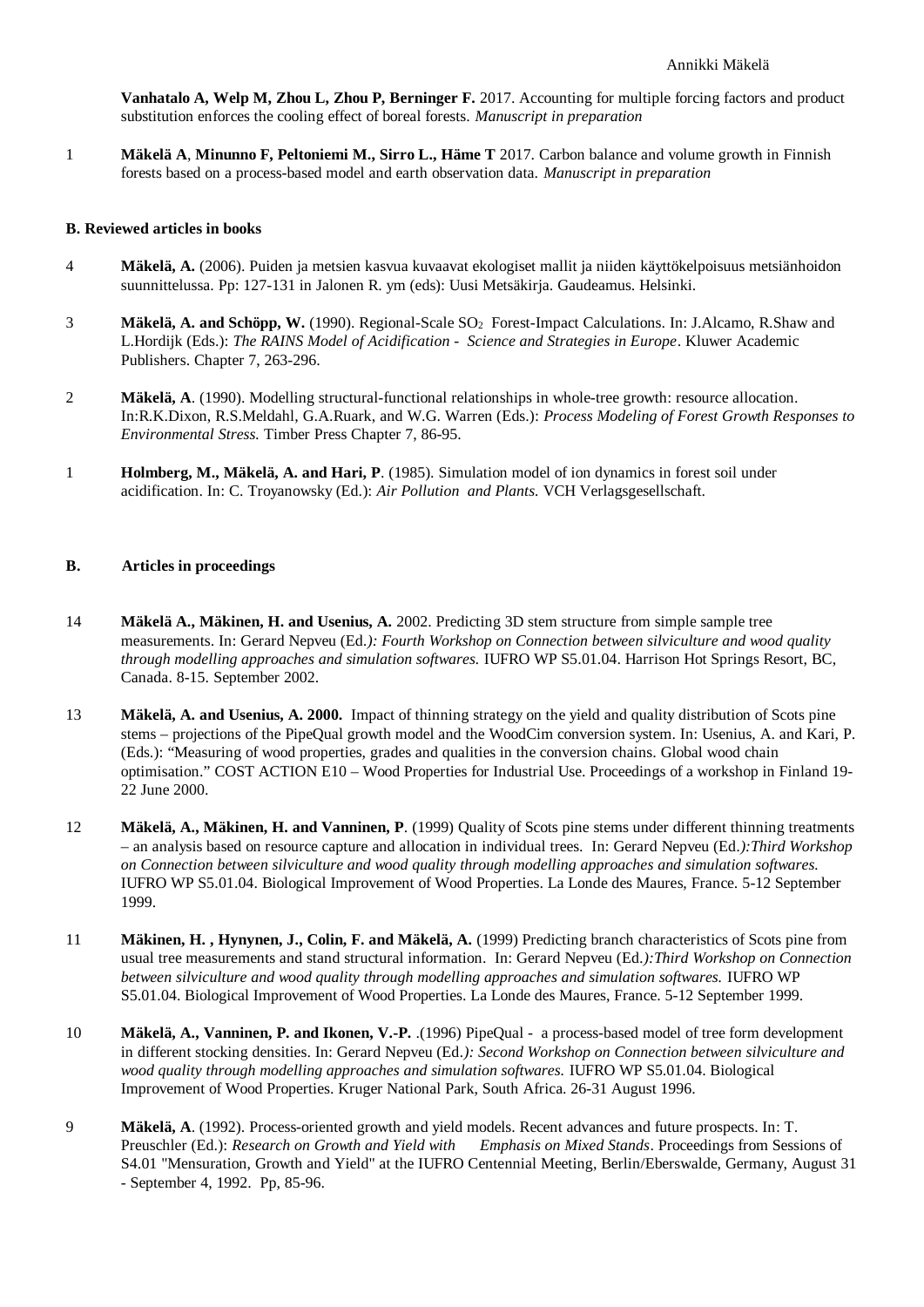- 8 **Mäkelä, A**. (1988). Parameter estimation and testing of a process-based stand growth model using Monte Carlo techniques. In: A.R. Ek, S.R. Shifley and T.R. Burk (Eds.): *Forest Growth Modelling and Prediction*. Proceedings of the IUFRO Conference August 23-27, 1987, Minneapolis, Minnesota. Volume I, 315-322.
- 7 **Mäkelä, A.** (1987). A regional model for risk to forests by direct impacts of sulfur. In: L. Kariukstis, S. Nilsson, and A. Straszak (Eds.): P*roceedings of the Workshop on Forest Decline and Reproduction: Regional and Global Consequences.* Krakow, Poland 23-27 March IIASA, 101-113.
- 6 **Mäkelä, A**. (1986). Stress phenomena and growth models.. *XVIII IUFRO World Congress, Ljubljana, 7-12 September Proceedings,* Division 2, Vol. I, 338-348.
- 5 **Hari, P. and Mäkelä, A.** (1984). Changes in forest productivity as criteria of environmental changes. In: G. Ågren (Ed.): *State and change of forest ecosystems - indicators in current research..* Swed. Univ. Agric. Sci. Dept. Ecology & Environmental Research Report nr 13, 173-180.
- 4 **Oksanen, T., Heikkilä, E., Mäkelä, A. and Hari, P.** (1984). A model of ion exchange and water percolation in forest soils under acid precipitation. In: G. Ågren (Ed.): *State and change of forest ecosystems - indicators in current research.*. Swed. Univ. Agric. Sci. Dept. Ecology & Environmental Research Report nr 13, 293-302.
- 3 **Hari, P., Kellomäki, S. and Mäkelä, A**. (1981). Dynamic model for the growth and development of a stand. *XVII IUFRO World Congress. Japan Proceedings-Referate-Exposes,* Division 4.
- 2 **Hari, P., Arovaara, H. and Mäkelä, A**. (1981). Detection of trend in tree rings with special attention to atmospheric CO2 increase. *XVII IUFRO World Congress, Japan Proceedings-Referate-Exposes*, Division 4.
- 1 **Sievänen, R., Mäkelä, A. and Hari, P**. (1981). *Cybernetic aspects of photosynthesis and growth in a forest.* Soviet-Finnish symposium on the application of cybernetic methods in ecology and economics. October Dushanbe.

## **D. Theses**

- 3 **Mäkelä, A.** (1988). *Models of pine stand development: an eco-physiological systems analysis.* University of Helsinki, Dept. Silviculture Research Notes 62, 1-4.
- 2 **Mäkelä, A**. (1982). *Dynamics of biomass and light conditions in Scots pine stands.* Licentiate Thesis. Helsinki University of Technology, Systems Theory Laboratory Report B67, 1-119.
- 1 **Mäkelä, A.** (1979). *Simulointimalli valon vaikutuksesta männikön dynaamiseen kehitykseen*. (A simulation model for the impact of light on pine stand dynamics). Master of Science Thesis. Helsinki University of Technology. Department of Technical Physics. Espoo.

## **E. Monographs**

- 2 **Mäkelä, A.** (2001). *Dynaamisen mallituksen perusteet*. Helsingin yliopisto. Metsäekologian laitoksen julkaisuja 25. 106 pp.
- 1 **Mäkelä, A., Mäkinen, H., Vanninen, P., Hynynen, J., Kantola, A. ja Mielikäinen K.** (2000) Männiköiden tuotoksen ja laadun ennustaminen. (Prediction of growth and quality in pine stands. In Finnish) Metsäntutkimuslaitoksen tiedonantoja 794. 89 s.

## **F. Other international publications**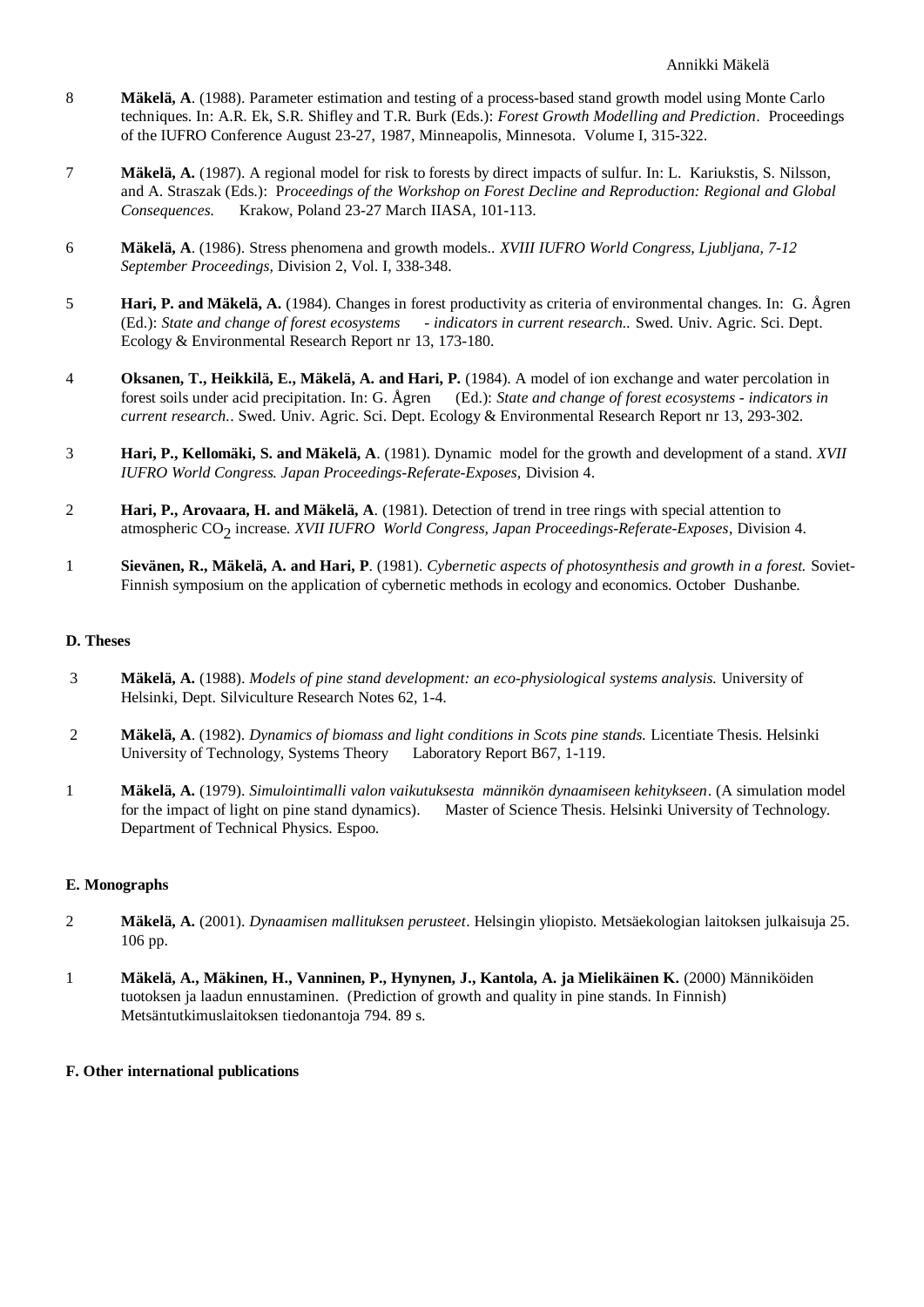- 8 **Pötzelberger E., Mäkelä A., Mohren G., Palahí M., Tomé M. and Hasenauer H.** (eds.) 2011. *Modelling forest ecosystems – concepts, data and application.* Proceedings of COST FP0603 Spring School May 9-13 2011. Kaprun, Austria. BOKU, Vienna
- 7 **Hasenauer H. and Mäkelä A.** (editors) (2004). *Modeling Forest Production. Scientific tools, data needs and sources, validation and application*. Proceedings of the international conference held in Vienna, Austria 19-22 April, 2004. BOKU Vienna.
- 6 **Mäkelä, A. and Kastner-Maresch, A**. (1997). *Summary of Model Structures Applied in the LTEEF Project*. Long-Term Effects of CO<sub>2</sub> Increase and Climate Change on European Forests (LTEEF) Working Paper 13. 24 pp.
- 5 **Henttonen, H. and Mäkelä, A**. (1988). *Estimation of local values of monthly mean temperature, effective temperature sum and precipitation sum in Europe.* IIASA WP 88-061, 1-20.
- 4 **Mäkelä, A., Materna, J. and Schöpp, W**. (1987). *Direct effects of sulfur on forests in Europe a regional model of risk.* IIASA WP-87-57, 1-38.
- 3 **Mäkelä, A. and Huttunen, S.** (1987). *Cuticular needle erosion and winter drought in polluted environments a model analysis.* IIASA WP-87-48, 1-25.
- 2 **Mäkelä, A**. (1985). *Implications of the pipe model theory on dry matter partitioning and height growth in trees*. IIASA WP-85-89, 1-33.
- 1 **Mäkelä, A.** (1985). *Strategies towards scenarios of forest damage due to air pollution.* IIASA WP-85-12, 1-41.

#### **G. Other publications in Finland**

- 16 **Mäkelä A., Kalliokoski T., Soimakallio S**. 2017. Hakkuiden pysyvä lisääminen heikentää metsien hiilinielua: Pariisin ilmastosopimuksen kannalta on kriittistä, kuinka paljon hiiltä ilmakehään päätyy tulevien vuosikymmenien aikana. Opinion in Helsingin Sanomat 17.6.2017
- 15 **Peltoniemi M., Kalliokoski T., Lindroos A-J., Beuker E. and Mäkelä A.** 2012. User guide for PRELES, a simple model for the assessment of gross primary production and water balance of forests. Working Papers of the Finnish Forest Research Institute. ISBN 978-951-40-2395-8 (PDF).
- 14 **Mäkelä A.** (2007). Kasvumalleista ja taloudellisista tarkasteluista. Metsätieteen aikakauskirja 1/2007: 69–70
- 13 **Mäkelä, A**. (2007) Mallien käytöstä metsän kasvun ennustamiseen ja käsittelyjen suunnitteluun Metsätieteen aikakauskirja 1/2007: 55–61
- 12 **Mäkelä, A.** (2006) Biologinen systeemianalyysi metsänhoidon suunnittelussa Metsätieteen aikakauskirja 1/2006: 82–87
- 11 **Räsänen, T., Kaila, S., Kokkila, T., Lehtonen, M., Mäkelä, A., Nikinmaa, E., Ruuska, J. and Valkonen, S.** 2004. Taimikon kehityksen ja käsittelyiden simulointi. Metsätehon raportti 174. Metsäteho, Helsinki. 37 pp.
- 10 **Mäkinen, H. ja Mäkelä, A.** (2001). Miten kasvattaa laatupuuta? Männiköiden tuotoksen ja laadun ennustaminen. *Metsäntutkimus* 2(2001):11-12.
- 9 **Mäkelä, A.** (1998). New silviculture a challenge for physiologically based growth modelling. In: "New stand types in boreal forestry – ecological features and silvicultural consequences". Proceedings of a Nordic symposium Vaasa, February 10-11 1998. *Finnish Forest Research Institute, Research Papers* 714: 33-37.
- 8 **Mäkelä, A.** (1997). Predicting the development of timber quality with process-based models. (in Finnish) *Folia Forestalia* 1: 94-98.
- 7 **Hari, P., Kaipiainen, L., Korpilahti, E., Mäkelä, A., Nilson, T., Oker-Blom, P., Ross, J. and Salminen, R.** (1985). *Structure, radiation and photosynthetic production in coniferous stands.* University of Helsinki, Dept. Silviculture Research Notes 54, 1-233.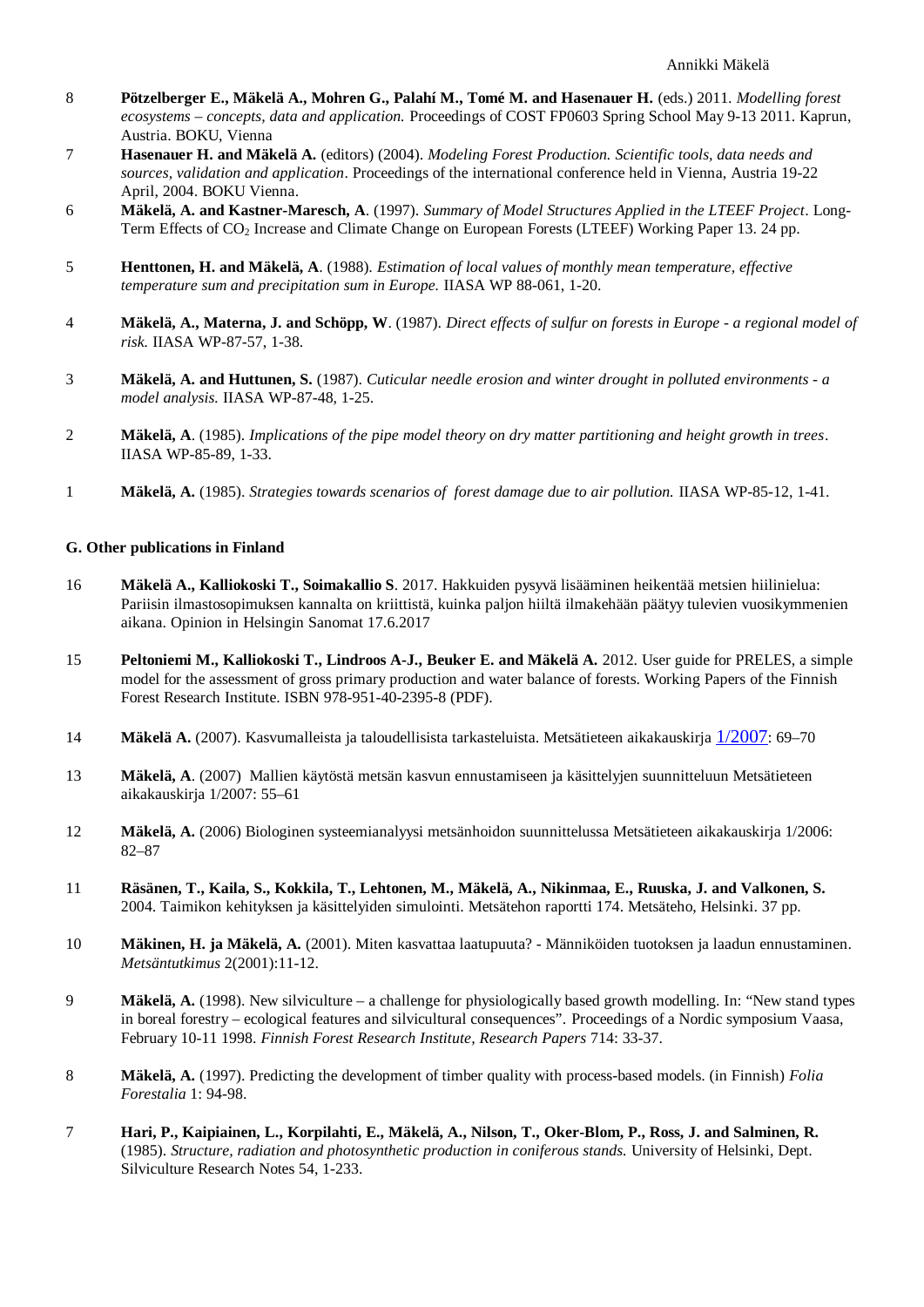- 6 **Mäkelä, A. and Sievänen, R**. (1983). Uuden sukupolven metsämallit (The new generation of forest models). *Elektroniikka ja automaatio* 13, 62-63.
- 5 **Oksanen, T., Mäkelä, A. and Hari, P**. (1983). Happaman sateen aiheuttama ravinteiden huuhtoutuminen metsämaasta - simulointimalli (Leaching of nutrients from forest soil by acid rain - a simulation model). In: *Energiantuotannosta peräisin olevien epäpuhtauksien vaikutus metsään* (The impact of air pollutants originating in energy production on forest productivity). University of Helsinki, Dept. of Silviculture Research Notes 44, III-1, 1-49.
- 4 **Mäkelä, A.** (1982). Fotosynteesin biokemiallisista ja biofysikaalisista malleista (On biochemical and biophysical models of photosynthesis). In: L. Kärenlampi (Ed.):*Kuopion ekologipäivien esitelmät*. (Presentations at the ecologist meeting in Kuopio).
- 3 **Mäkelä, A**. (1981). *Energiaperäisten ilman saasteiden vaikutus fotosynteesiin dynaaminen malli.* (Impact of air pollutants originating in energy production on photosynthesis - an outline of a dynamic model). Helsinki University of Technology. Systems Theory Laboratory Report C41, 1-24.
- 2 **Hari, P., Mäkelä, A. and Sievänen, R**. (1981). *System concepts in plant ecology.* Helsinki University of Technology. Systems Theory Laboratory Report B60,1-32.
- 1 **Holmberg, A., Mäkelä, A. and Sievänen, R**. (1979). *Dynaamiset mallit kasviekologiassa.* (Dynamic models in plant ecology). Teknillinen korkeakoulu, systeemiteorian laboratorio. Raportti C39.

## **H. Abstracts and posters** (this list is not complete)

- 32 **Heinonsalo J, Kulmala L, Mäkelä A., Oinonen M, Fontaine S, Palonen V, Pumpanen J.** 2017. 14CO2 in combination with root-exclusion can be used to estimate plant-induced decomposition of soil organic matter. *EGU General Assembly Conference Abstracts* 19, 11976
- 31 **Holmberg M, Rankinen K, Aalto T, Akujärvi A, Arslan AN, Liski J, Markkanen T, Mäkelä A, Pelstoniemi M** 2016. Vulnerability to climate-induced changes in ecosystem services of boreal forests. *EGU General Assembly Conference Abstracts* 18, 7075
- 30 **Kalliokoski T, Nikinmaa E, Minkkinen K, Matthies B, Bäck JK, Boy M, Kuusinen N, Mäkelä A, Mogensen D, Peltoniemi M, Sievänen R, Zhou L, Vanhatalo A, Valsta L, Berninger F, 2015**. The Climate Mitigation Potential of Managed Boreal Forests Exceeds Their Carbon Store Effect. *AGU Fall Meeting Abstracts*.
- 29 **Kalliokoski T, Peltoniemi M, Fronzek S, Matthies B, Valsta L, Mogensen D, Vanhatalo A, Bäck J, Zhou L, Boy M, Minkkinen K, Kuusinen N, Berninger F, Mäkelä A, Nikinmaa E. 2015**. Full climate impact of managed boreal forests. In Raisa Mäkipää & Tuire Kilponen (eds.) *Towards a New Era of Forest Science in the Boreal Region*, Abstracts of the 17th IBFRA Conference, May 24–29, 2015, Rovaniemi, Finland
- 28 **Häme, Tuomas, Mutanen, Teemu, Rauste, Yrjö, Antropov, Oleg, Molinier, Matthieu, Quegan, Shaun, Kantzas, Euripides, Mäkelä, Annikki, Minunno, Francesco, Benediktsson, Jón Atli, Falco, Nicola, Arnason, Kolbeinn, Storvold, Rune, Haarpaintner, Jörg, Elsakov, Vladimir, Rasinmäki, Jussi.** 2015. Enabling intelligent copernicus services for carbon and water balance modeling of boreal forest ecosystems - North State. European Geosciences Union EGU General Assembly 2015, 12 - 17 April 2015, Vienna, Austria: EGU General Assembly. Geophysical Research Abstracts, Vol. 17 http://meetingorganizer.copernicus.org/EGU2015/EGU2015-14264.pdf
- 27 **Häme, Tuomas, Mutanen, Teemu, Rauste, Yrjö, Antropov, Oleg, Molinier, Matthieu, Quegan, Shaun, Kantzas, Euripides, Mäkelä, Annikki, Minunno, Francesco, Benediktsson, Jón Atli, Falco, Nicola, Arnason, Kolbeinn, Storvold , Rune, Haarpaintner, Jörg, Elsakov, Vladimir, Rasinmäki, Jussi.** 2015. Enabling intelligent copernicus services for carbon and water balance modeling of boreal forest ecosystems - North State. IEEE International Geoscience and Remote Sensing Symposium, IGARSS 2015, 26 – 31 July 2015, Milano, Italy: IEEE. Proceedings, pp. 2048-2051. ISBN 978-1-4799-7929-5 doi:10.1109/IGARSS.2015.7326203
- 26 **Häme, Tuomas, Mutanen, Teemu, Rauste, Yrjö, Antropov, Oleg, Molinier, Matthieu, Quegan, Shaun, Kantzas, Euripides, Mäkelä, Annikki, Minunno, Francesco, Benediktsson, Jón Atli, Falco, Nicola, Arnason,**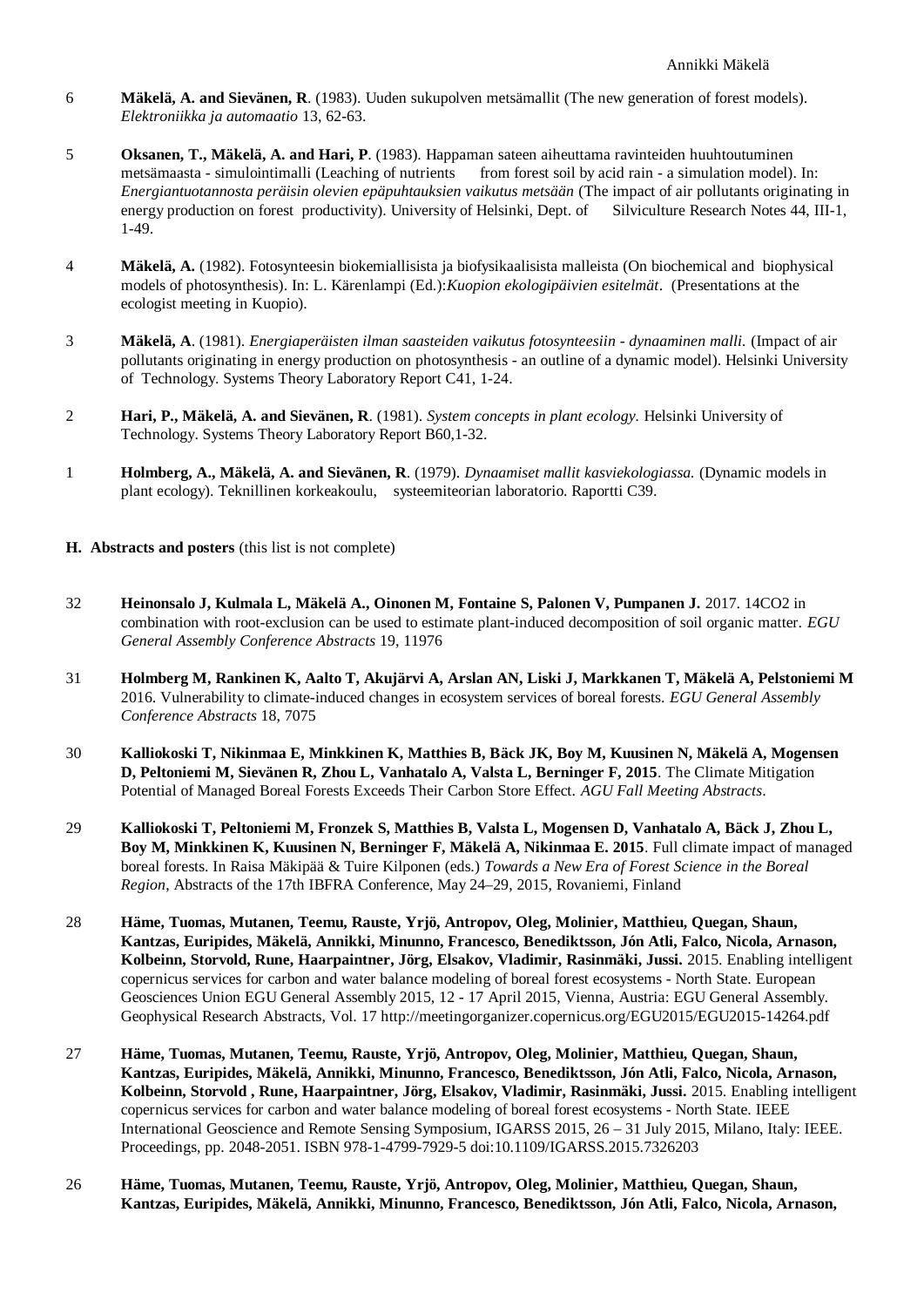**Kolbeinn, Storvold, Rune, Haarpaintner, Jörg, Elsakov, Vladimir, Rasinmäki, Jussi.** 2015. North State – Enabling intelligent GMES services for carbon and water balance modelling of Northern forest ecosystems. 36th International Symposium on Remote Sensing of Environment ISRE36, 11 - 15 May 2015, Berlin, Germany

- 25 **Mäkelä A., Kalliokoski T., Peltoniemi M.** 2014. Future forest production under optimal C:N balance. *Proceedings of AGU Annual meeting Dec.2014.* San Francisco, USA.
- 24 **Mäkelä, A.** 2014. Modelling stand growth for optimal management under climate change: experiences from Scots pine stands in Finland. Keynote in 5th International Conference on Mediterranean Pines, Solsona, Spain, September 22-26, 2014 (http://medpine5.ctfc.es/) p.5
- 23 **Härkönen S., Mäkelä A., Berninger F., Mohren F., Hasenauer H., Neumann M., Merganicova K., Svoboda M., Merganic J., Achten W., Mues V., Mura M.** 2014. Simulating effects of forest management to the European forest carbon stocks. *Proceedings of IUFRO World Congress 2014*.
- 22 **Mäkelä A., Nikinmaa E., Härkönen S., Kalliokoski T., Kolari P., Linkosalo T., Mäkipää R., Peltoniemi M., Valsta L.** 2014. Developing modular methods for predicting forest growth responses to environmental change. *Proceedings of IUFRO World Congress 2014*.
- 21 **Kalliokoski T., Peltoniemi M., Fronzek S. and Mäkelä. A.** 2014. Projected climate change impact on primary production of forests in Finland. *Conference Proceedings, AdaptToClimate,* 27-28th of March 2014, Nicosia Cyprus.
- 20 **Mäkelä A., Nikinmaa E., Härkönen S., Kalliokoski T., Kolari P., Linkosalo T., Mäkinen A., Mäkipää R., Peltoniemi M., Valsta L.** 2013. A modular method for predicting forest growth responses to environmental change. *Impacts World 2013*, International Conference on Climate Change Effects,Potsdam, May 27-30
- 19 **Kulmala, L., Aalto, J., Helmisaari, H-S., Kabiri, K., Kolari, Korhonen, J.F.J. , Levula, J., Leppälammi-Kujansuu, J., Mäkinen, H., Schiestl-Aalto, P., Hari, P., Bäck, J., Mäkelä, A., Nikinmaa, E.** 2013. Tree growth measurements at SMEAR II. *FAAR Report Series* 142: 310-315.
- 18 **Kulmala, L., Schiestl-Aalto, P., Mäkinen, H., Mäkelä A.** 2013. Physiological growth model CASSIA predicts carbon allocation and wood formation of Scots pine. *FAAR Report Series* 142: 305-309.
- 17 **Bäck, J., Nikinmaa, E., Berninger, F., Hari, P., Hölttä, T., Juurola, E., Kolari, P., Mäkelä, A., Porcar-Castell, A.** 2013. Ecosystem processes – overview of 2007-2013 activities. *FAAR Report Series 142: 38-47.*
- 16. Mäkipää R., Linkosalo T., Komarov A. and Mäkelä A. 2012. Adaptation of management of Norway spruce stands to changing climate. **Second Nordic International Conference on Climate Change Adaptation, Helsinki, 29-31 August 2012** *Adaptation Research meets Adaptation Decision-Making*
- 15. Nikinmaa E., Mäkelä A., , Valsta L., Kolari P., Mäkinen A. and Tomppo 2012. Significance of adaptation to forest management and economic returns in forests under transition due to climate change. **Second Nordic International Conference on Climate Change Adaptation, Helsinki, 29-31 August 2012** *Adaptation Research meets Adaptation Decision-Making*
- 14. **Peltoniemi M., Pulkkinen M., Kolari P., Mäkelä A.** 2010. Does canopy mean N concentration explain differences in light use efficiency in 14 eddy-covariance sites? Poster presentation at European Geosciences Union Meeting, Wien, 3.5.2010; BG71 - EGU2010-7929
- 13 **Mäkelä A.** (2007). Hybrid models of forest stand growth and production. *Keynote* in International Scientific Conference "Forest Growth and Timber Quality: Crown Models and Simulation Methods for Sustainable Forest Management" Portland, Oregon, USA. August 7-10, 2007
- 12 **Duursma R.A. and Mäkelä A.** (2007) Increased self-shading with tree size and increased wood density with diameter explain some of the observed size-related decline in forest productivity. Poster presented in International Scientific Conference "Forest Growth and Timber Quality: Crown Models and Simulation Methods for Sustainable Forest Management" Portland, Oregon, USA. August 7-10, 2007